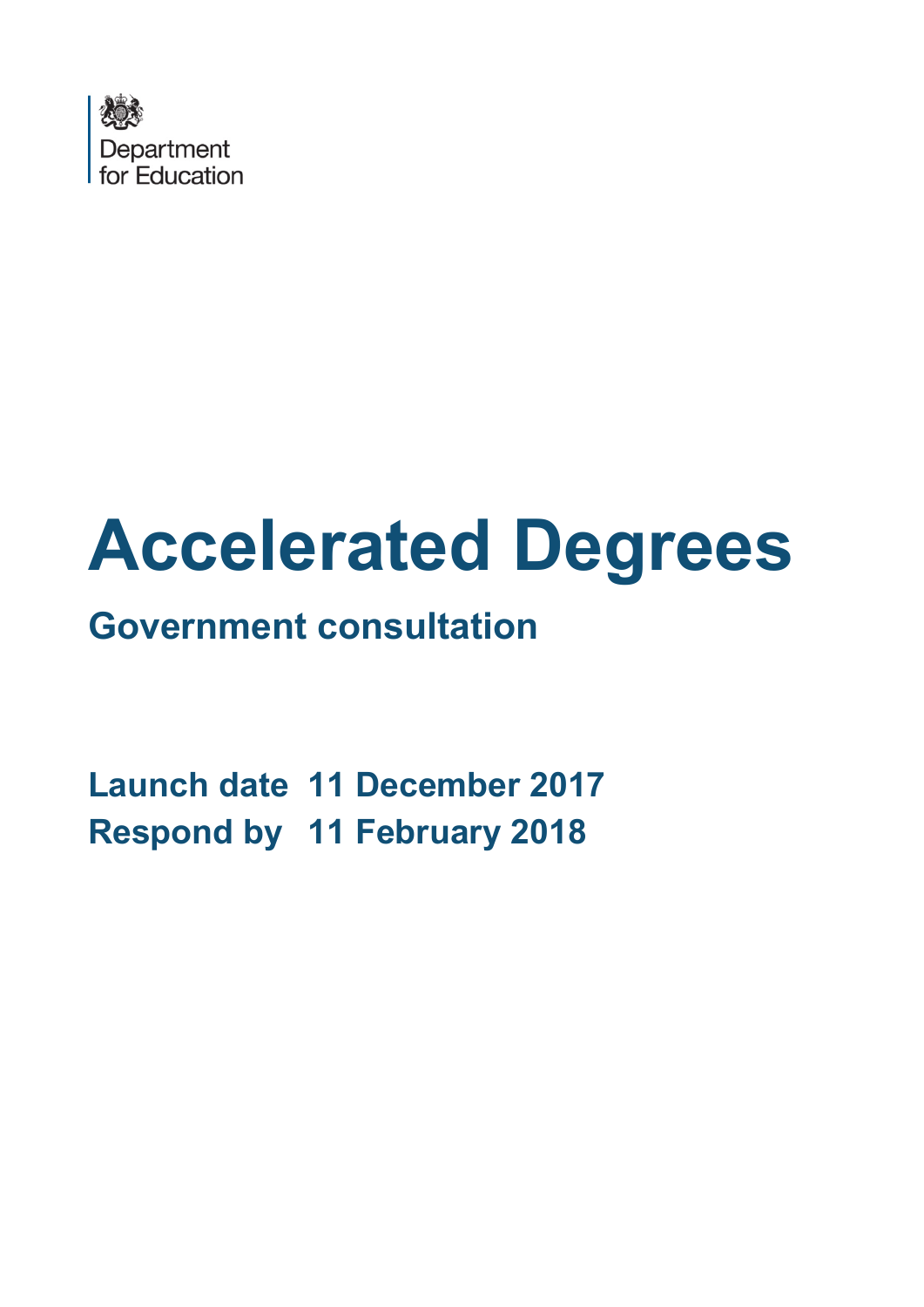# **Contents**

| Introduction by Jo Johnson                                     | 3              |
|----------------------------------------------------------------|----------------|
| Introduction                                                   | 5              |
| Who this is for                                                | 5              |
| Issue date                                                     | 5              |
| <b>Enquiries</b>                                               | 5              |
| <b>Additional copies</b>                                       | 5              |
| The response                                                   | 5              |
| About this consultation                                        | 6              |
| Respond online                                                 | 7              |
| Other ways to respond                                          | $\overline{7}$ |
| <b>Deadline</b>                                                | 7              |
| How responses will be used                                     | $\overline{7}$ |
| Confidentiality and data protection                            | 8              |
| <b>Devolved Administrations</b>                                | 8              |
| The background to our proposals                                | 9              |
| Policy context                                                 | 9              |
| New powers, new opportunities                                  | 10             |
| New fees for accelerated degree courses                        | 11             |
| Our design principles                                          | 12             |
| Our proposals                                                  | 14             |
| Working with the Office for Students                           | 14             |
| Living cost and payment arrangements for Students              | 14             |
| New fee and loan arrangements for Approved (fee cap) providers | 15             |
| Payment and repayment mechanisms and safeguards                | 21             |
| Additional safeguards and controls                             | 21             |
| <b>Public Sector Equality Duty</b>                             | 23             |
| Supply, demand and awareness                                   | 24             |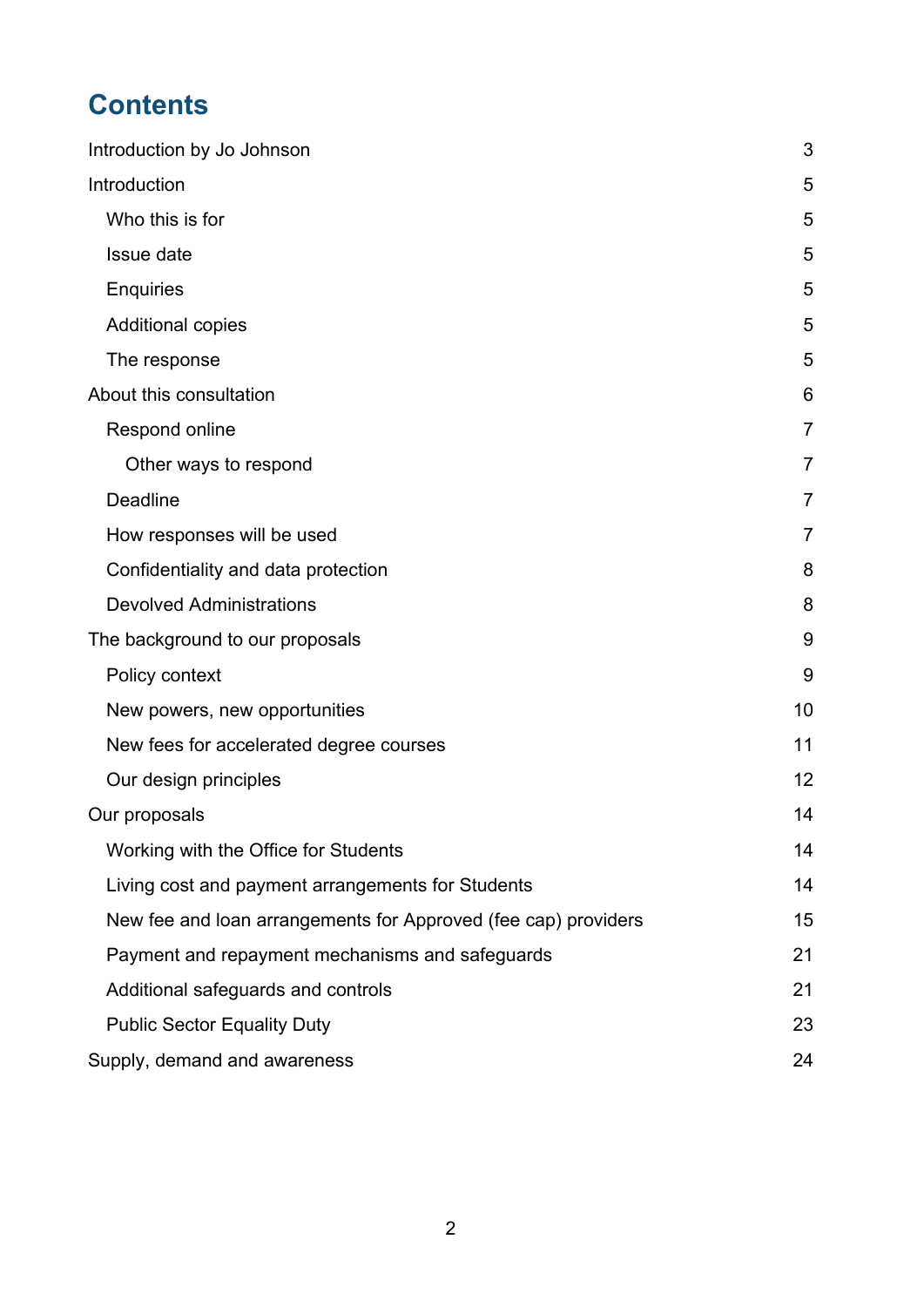# <span id="page-2-0"></span>**Introduction by Jo Johnson**

An undergraduate degree studied at a Higher Education provider in England requires a significant investment of time and money, for the individual and for wider society. And it is a key lever of social mobility. Our progressive system of student finance has ensured that over time, what was once a prized good available only to the socially advantaged, has become more accessible to everyone.

But the way in which degrees are taught and studied has stayed largely unchanged, deterring some from higher education. The vast majority of providers offer their students the same traditional, inflexible three years of study regardless of subject, spread out across thirty weeks each year, broken by a long summer vacation every year.

Our vision for higher education - as a driver for social mobility and engine of national productivity - is rightly ambitious. The Higher Education and Research Act 2017 embodies that vision - widening both choice and value for students, driving a model of education that works equally and fairly for all.

Most people considering applying to university have to balance the proven benefits of a degree against tuition fees and living costs. They need to assess the likelihood of finding work, and the impact of deferring full-time employment for three years. This balance is a particular challenge for mature students, whose numbers have been falling in recent years

Accelerated degrees have the potential to drive a substantive transformation in higher education. Students on accelerated courses can secure a degree qualification in their preferred subject, studying the same content for the same number of weeks as the standard equivalent degree, subject to the same quality assurances. But by studying for more weeks each year, they are able to graduate within only two years, and with significantly lower loan commitments.

About three quarters of the providers who responded to our 2016 Call for Evidence reported seeing a demand for accelerated courses from students or employers. It is therefore frustrating that so few students have access to such courses. In England, of the approximately 1.5 million undergraduates currently enrolled, only around 2,500 - 0.2% - are studying accelerated degrees.

We accept there are higher annual costs to significantly wider accelerated provision. Existing fee cap arrangements do inhibit wider provision of accelerated courses. Barriers across the sector are real. New arrangements are needed to match tuition fees to the higher in-year cost - but total lower overall cost per degree - of delivering the typical 90 weeks of teaching across two years instead of three.

Under the new fee arrangements, while the standard degree student is completing their third year of study, an accelerated degree student will be starting their first year of employment, typically earning around £19,000 in that first year. Their tuition loans will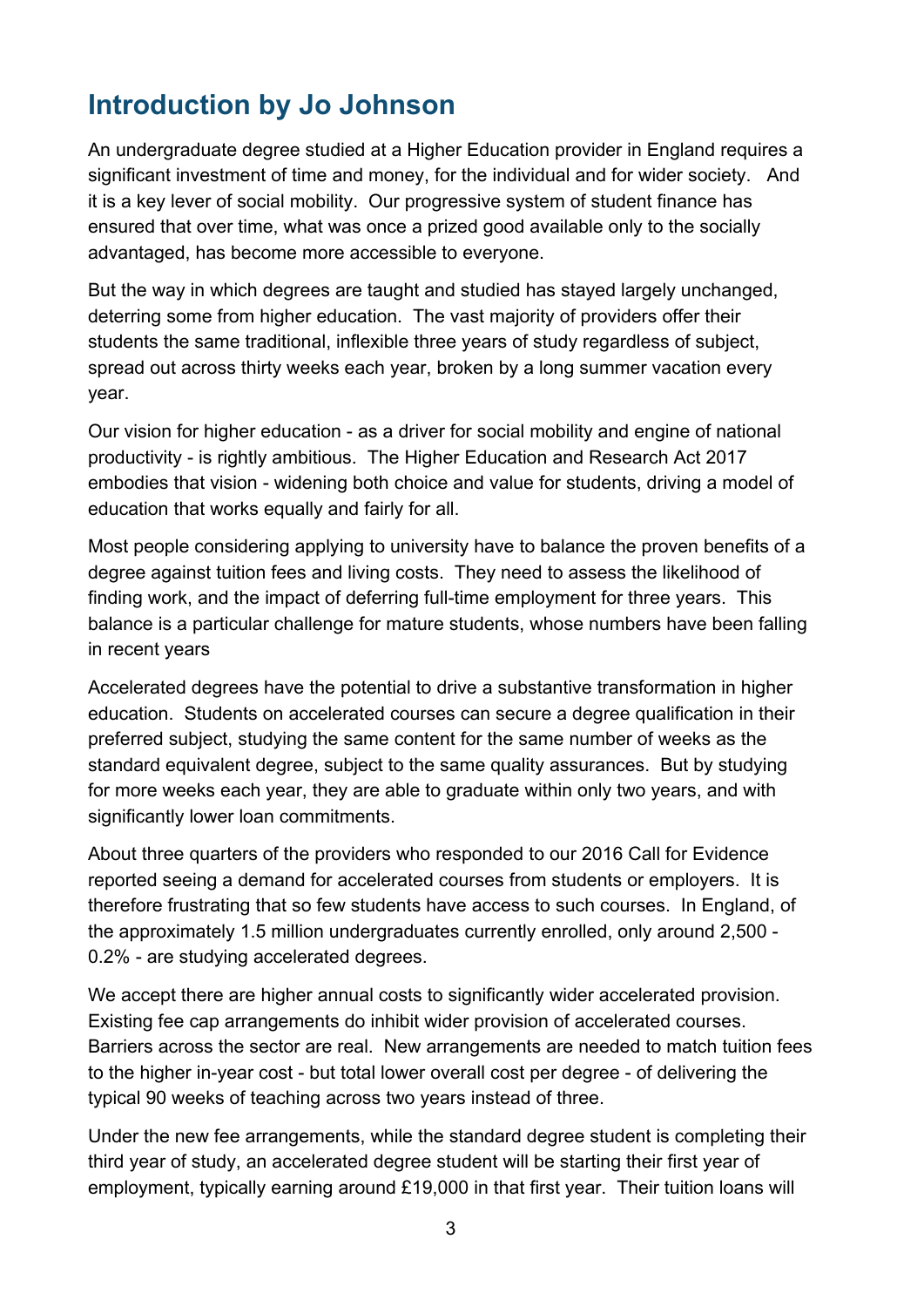be in the region of £5,500 less than their three-year peers - around 20% less than a standard course. The accelerated degree graduate could end what would have been a third year of study over £25,000 better off than their standard-course contemporaries, yet with the same degree qualification and all the benefits it brings.

In setting those new arrangements, we need to balance the interests of student and provider. The annual fee for accelerated degrees must offer providers a realistic incentive to manage the necessary changes to traditional teaching and support arrangements. But it must also offer students genuine value for money and a significant reduction in the total cost of graduation.

At the right level, increased accelerated degree provision and take-up will also benefit taxpayers. More accelerated degrees will result in higher rates of repayment and a higher proportion of students who will repay their loans in full. Together with lower tuition fees, the lower debt burden for students and faster entry into the workplace, these factors all combine to reduce the overall cost to the public purse of higher education.

The Higher Education and Research Act gives the OfS a duty to promote greater choice and opportunities for students - including, as set out on the face of the Act, wider provision of accelerated courses. We will work closely together through the new regulatory framework to both regulate and promote accelerated degrees.

Our vision is for a decade of ambitious innovation across the higher education landscape, enabled by the new fee arrangements and championed by the OfS. Providers will have the scope to change their cost base, breaking out of traditional patterns of estate use and teaching to embrace this form of provision across the widest possible range of courses.

This in turn will give students a genuine choice in what to study, where to study and how to study – traditional or accelerated. Graduates will carry the same enthusiasm and drive that made accelerated degrees attractive to them into their working lives. Our aspiration is for the number of students enrolled on accelerated degree courses to build over the next decade to around 5% of the total undergraduate population, and for an additional 100,000 students to have studied on this basis over that period. The result will be a true transformation in the landscape of English higher education and graduate employment.

Our plan is for new arrangements to be place for Academic Year 2019/20. This consultation responds to the sector's evidence on barriers to accelerated degree provision. Now we need the sector to reciprocate – to seize the opportunity to develop flexible, innovative degree courses offering real choice and value to students.

## **JO JOHNSON**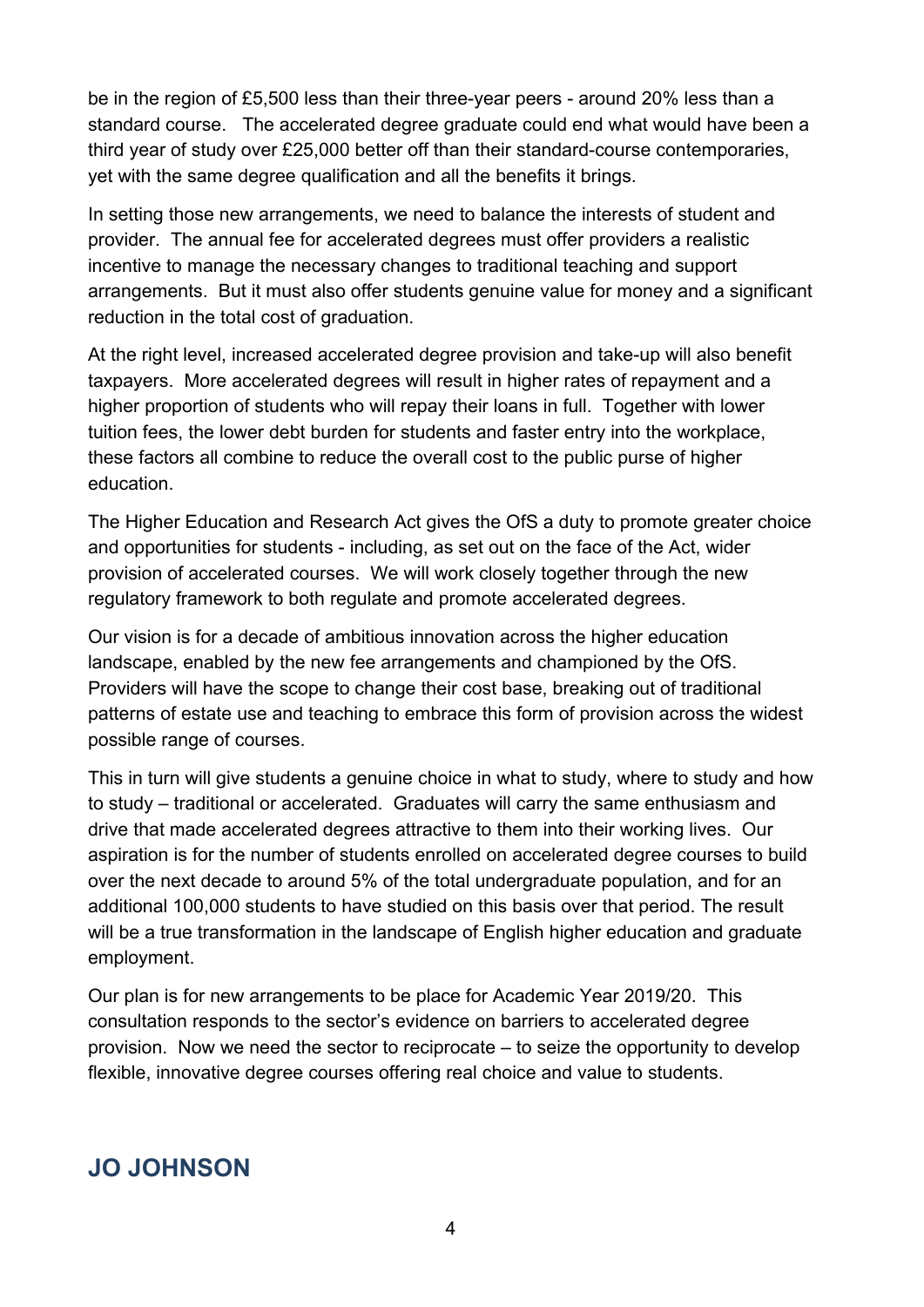# <span id="page-4-0"></span>**Introduction**

This consultation is about the provision of accelerated degree courses in higher education. The consultation seeks views on how to enable and encourage wider provision of accelerated degree courses, and increased enrolment by students.

## <span id="page-4-1"></span>**Who this is for**

This consultation is for anyone with an interest in higher education, and particularly in flexible modes of provision. This includes:

- Higher education providers and representative groups
- Higher education provider faculty and professional services staff
- Prospective and current students and graduates, especially those who are studying or have studied on an accelerated degree course
- Student representative bodies; and
- Businesses of all sizes

#### <span id="page-4-2"></span>**Issue date**

The consultation was issued on 11 December 2017.

#### <span id="page-4-3"></span>**Enquiries**

If your enquiry is related to the policy content of the consultation you can contact the department on 0370 000 2288, or by email: [Accelerated.Degrees@education.gov.uk](mailto:Accelerated.Degrees@education.gov.uk)

If your enquiry is related to the DfE e-consultation website or the consultation process in general, you can contact the DfE Ministerial and Public Communications Division by email: [consultation.unit@education.gov.uk](mailto:consultation.unit@education.gov.uk) or by telephone: 0370 000 2288, or via the DfE Contact us page.

## <span id="page-4-4"></span>**Additional copies**

Additional copies are available electronically and can be downloaded from [GOV.UK DfE](https://www.gov.uk/government/publications?keywords=&publication_filter_option=consultations&topics%5B%5D=all&departments%5B%5D=department-for-education&official_document_status=all&world_locations%5B%5D=all&from_date=&to_date=&commit=Refresh+results)  [consultations.](https://www.gov.uk/government/publications?keywords=&publication_filter_option=consultations&topics%5B%5D=all&departments%5B%5D=department-for-education&official_document_status=all&world_locations%5B%5D=all&from_date=&to_date=&commit=Refresh+results)

#### <span id="page-4-5"></span>**The response**

The results of the consultation and the Department's response will be [published on](https://www.gov.uk/government/publications?departments%5B%5D=department-for-education&publication_filter_option=consultations)  [GOV.UK](https://www.gov.uk/government/publications?departments%5B%5D=department-for-education&publication_filter_option=consultations) in Spring 2018.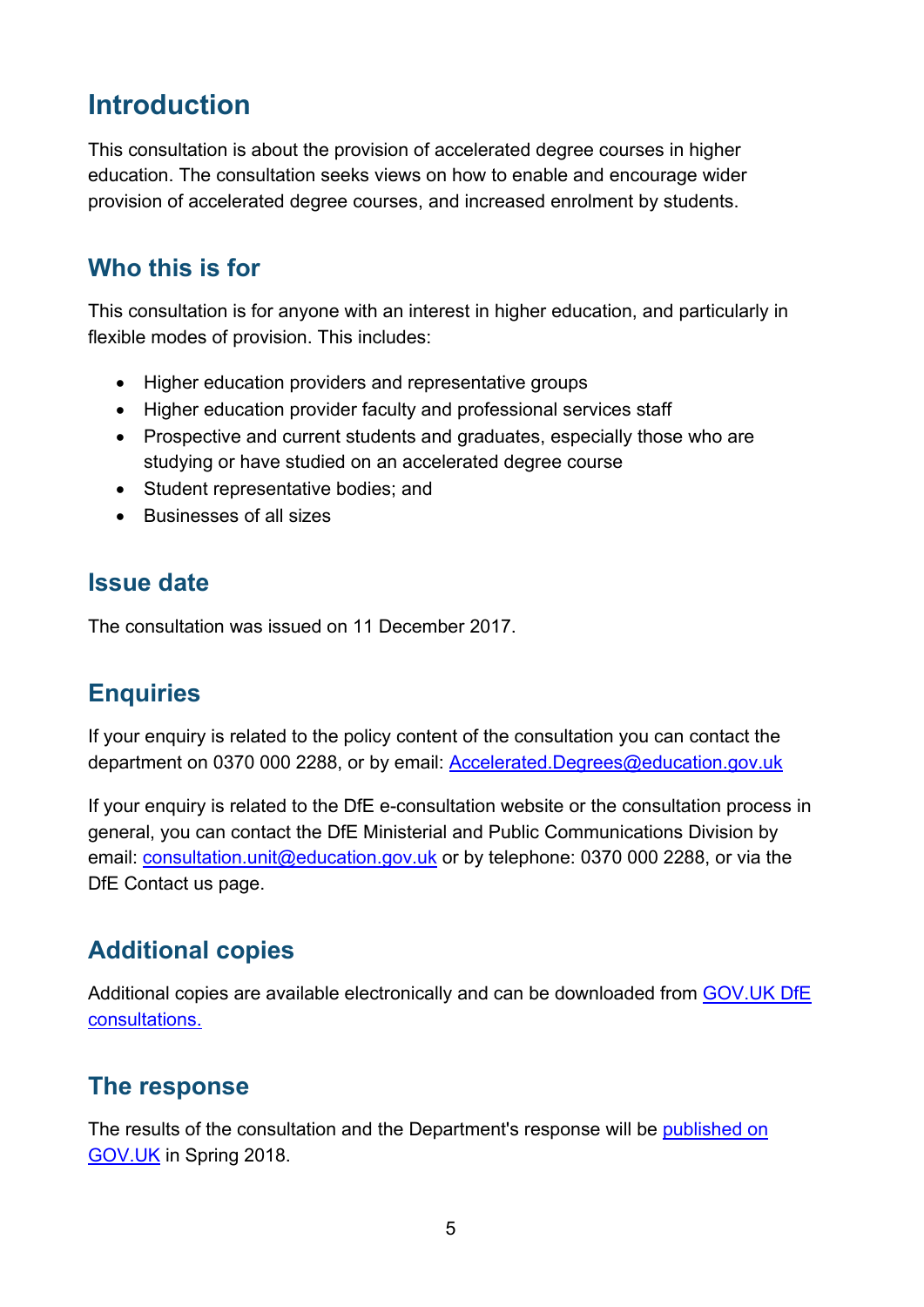# <span id="page-5-0"></span>**About this consultation**

This consultation document sets out the following proposals:

- Arrangements for accelerated degree courses will be in place in Academic Year 2019/20, subject to Parliament
- Accelerated degree courses will be undergraduate first degree qualifications provided in a more intense period of study than other equivalent courses
- The Office for Students ('OfS') will support and encourage more providers to offer accelerated degree courses, over a more diverse range of subjects than are currently offered
- Only courses approved by the OfS as 'accelerated degrees' will be entitled to set tuition fees up to the relevant higher annual limit for Approved / Approved (fee cap) providers
- The long course terms of the current living cost support package will continue to provide maintenance for students on accelerated degrees
- The annual tuition fee and loan upper limit for all Approved (fee cap) providers would be set at 20% higher than the standard level. (For example, based on current fee limits, the annual accelerated limit for provider with an access agreement and a TEF award would be £11,100)
- For Approved providers, the annual tuition fee loan limit for accelerated courses would also be set at the standard level plus 20%. (For example, based on current standard limits, students at Approved providers with a TEF award would have an annual tuition fee loan limit of £7,398)
- Existing quality assurance arrangements (under the Office for Students) will apply to accelerated degrees.

We would like to hear your views on our proposals in general, and specifically on:

- The effect on demand for accelerated degree courses of the proposed savings for students (when compared to the cost of a standard-length degree), and the availability of long course maintenance support
- The impact on supply of accelerated degrees by Approved (fee cap) providers resulting from the higher funding available annually in the new fee arrangement
- The impact of the incentive provided in the new annual loan amount for Approved providers on supply and demand for their accelerated courses.
- The areas of higher and lower likely demand for these courses in terms of types of courses, and providers
- The benefits for individuals from different backgrounds or at different points in life, such as mature students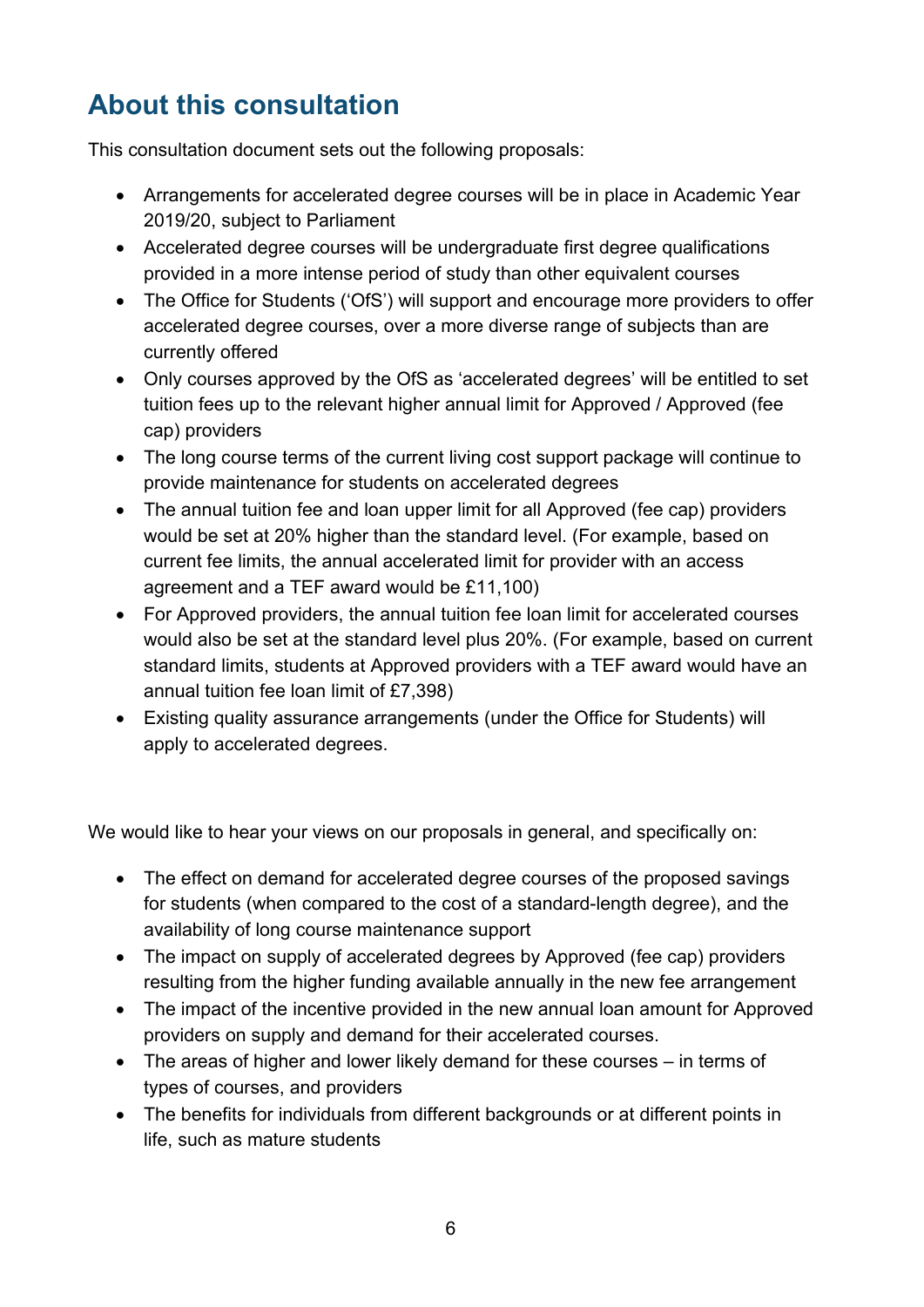- How the new regulatory framework and regulator could support their widespread and rapid adoption
- The impact for employers of increasing numbers of accelerated degree graduates in the available workforce
- How to raise awareness and improve understanding of accelerated degrees for potential students and employers as well as providers
- Any safeguards needed to guarantee quality provision and avoid fraud.

The analytical evidence supporting the conclusions in this consultation is set out in the Regulatory Impact Assessment published alongside this document. We would welcome views on this Impact Assessment as part of this consultation.

## <span id="page-6-0"></span>**Respond online**

To help us analyse the responses please use the online system wherever possible. Visit [consult.education.gov.uk](https://consult.education.gov.uk/) to submit your response.

#### <span id="page-6-1"></span>**Other ways to respond**

If for exceptional reasons you are unable to use the online system, for example because you use specialist accessibility software that is not compatible with the system, you may download a word document version of the form and email it or post it.

#### **By email**

#### **[Accelerated.Degrees@education.gov.uk](mailto:Accelerated.Degrees@education.gov.uk)**

#### **By post**

Accelerated Degrees Consultation Ground Floor Department for Education Sanctuary Bulidings Great Smith Street London SW1P 3BT

## <span id="page-6-2"></span>**Deadline**

The consultation closes on 11 February 2018.

#### <span id="page-6-3"></span>**How responses will be used**

A wide range of views from stakeholders and interested parties are being sought through this consultation process. We also invite stakeholders to share any research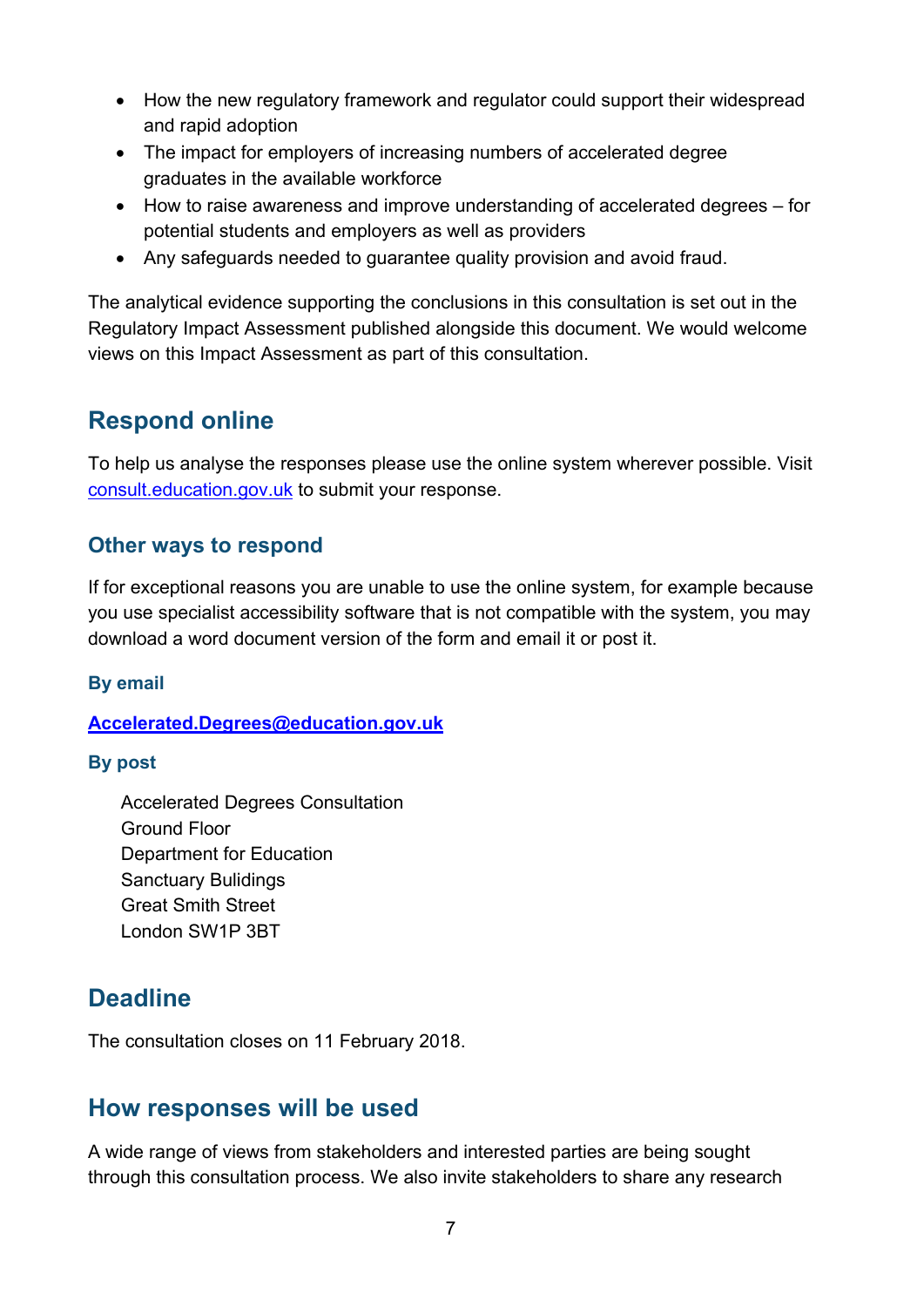undertaken and published that they consider relevant to the issues raised and to their response. Responses to this consultation will contribute to the evidence and advice that informs the final design decisions for funding of accelerated courses.

## <span id="page-7-0"></span>**Confidentiality and data protection**

Information provided in response to this consultation, including personal information, may be subject to publication or release to other parties or disclosed in accordance with the access to information regimes (these are primarily the Freedom of Information Act 2000 (FOIA), the Data Protection Act 1998 (DPA) and the Environmental Information Regulations 2004). If you want your information, including personal data that you provide, to be treated as confidential, please be aware that, under the FOIA, there is a statutory Code of Practice with which public authorities must comply and which deals, amongst other things, with obligations of confidence.

In view of this, it would be helpful if you could explain why you regard the information you have provided as confidential. If we receive a request for disclosure of the information we will take full account of your explanation, but we cannot give an assurance that confidentiality can be maintained in all circumstances. An automatic confidentiality disclaimer generated by your IT system will not, of itself, be regarded as binding on the department.

## <span id="page-7-1"></span>**Devolved Administrations**

Higher education is a devolved matter in Scotland, Wales and Northern Ireland. This consultation relates to higher education policy in England only, as will the Government response. The consultation does not commit any of the Devolved Administrations of the United Kingdom to any UK-wide actions or a policy position in this respect.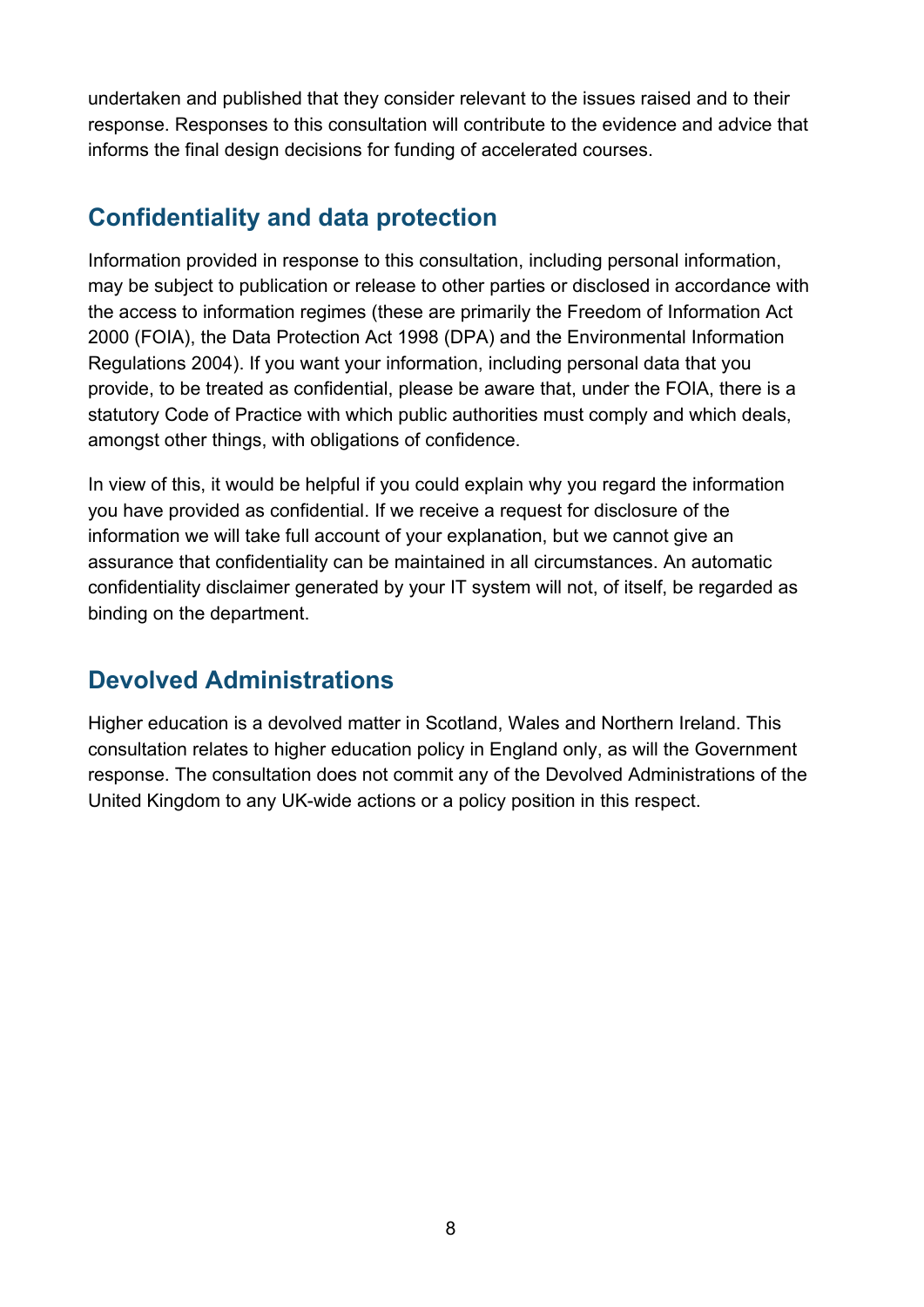# <span id="page-8-0"></span>**The background to our proposals**

## <span id="page-8-1"></span>**Policy context**

 $\overline{a}$ 

1. Accelerated degree courses offer the same educational outcomes to those provided by the established and widespread longer forms of study. They often do so over two years rather than three, saving time and money and allowing graduates to enter the job market a year ahead of their contemporaries on traditional courses.

2. The 2016 Call for Evidence on accelerated degrees (which also considered the process of switching between courses or providers)<sup>[1](#page-8-2)</sup> received responses from 44 higher education providers, 24 other bodies and 4,500 students. As the summary of these responses showed (published 20 December 2016), there are significant benefits for accelerated courses and lots of potential demand from students. The Department for Education's response to the Call for Evidence is at Annex C below.

3. Respondents cited the reduced overall costs for students and taxpayers, increased value for money, and faster entry into the labour market for graduates. Three quarters of the education providers who responded saw demand for accelerated courses from students or employers.

4. Accelerated degrees particularly appeal to students who may not otherwise have chosen to pursue higher education, such as mature students who want to retrain and enter the workplace more quickly than a traditional course would permit, and those who do not take a traditional A-level route into higher education.

5. Accelerated courses also appeal to younger students with a drive to complete their studies faster - for instance, to enter the graduate workplace as quickly as possible - and to international students who may prefer a shorter, more intense period of study abroad.

6. Despite these clear benefits, however, very few students currently study on this basis. We estimate that around 2,500 undergraduate were enrolled on accelerated degree courses in 2015/16 across English HE providers – a very small percentage of the 1.5 million undergraduate student population.<sup>[2](#page-8-3) [3](#page-8-4)</sup>

<span id="page-8-2"></span><sup>1</sup> [https://www.gov.uk/government/consultations/accelerated-courses-and-switching-university-or-degree](https://www.gov.uk/government/consultations/accelerated-courses-and-switching-university-or-degree-call-for-evidence)[call-for-evidence](https://www.gov.uk/government/consultations/accelerated-courses-and-switching-university-or-degree-call-for-evidence)

<span id="page-8-3"></span> $2$  According to HESA student records, in 2015-16 there were 1,420,960 undergraduates enrolled at English HE Institutions and 53,275 undergraduates enrolled at English designated Alternative Providers.

<span id="page-8-4"></span><sup>3</sup> Full details of the methodology used are available in Appendix A of the Impact Assessment.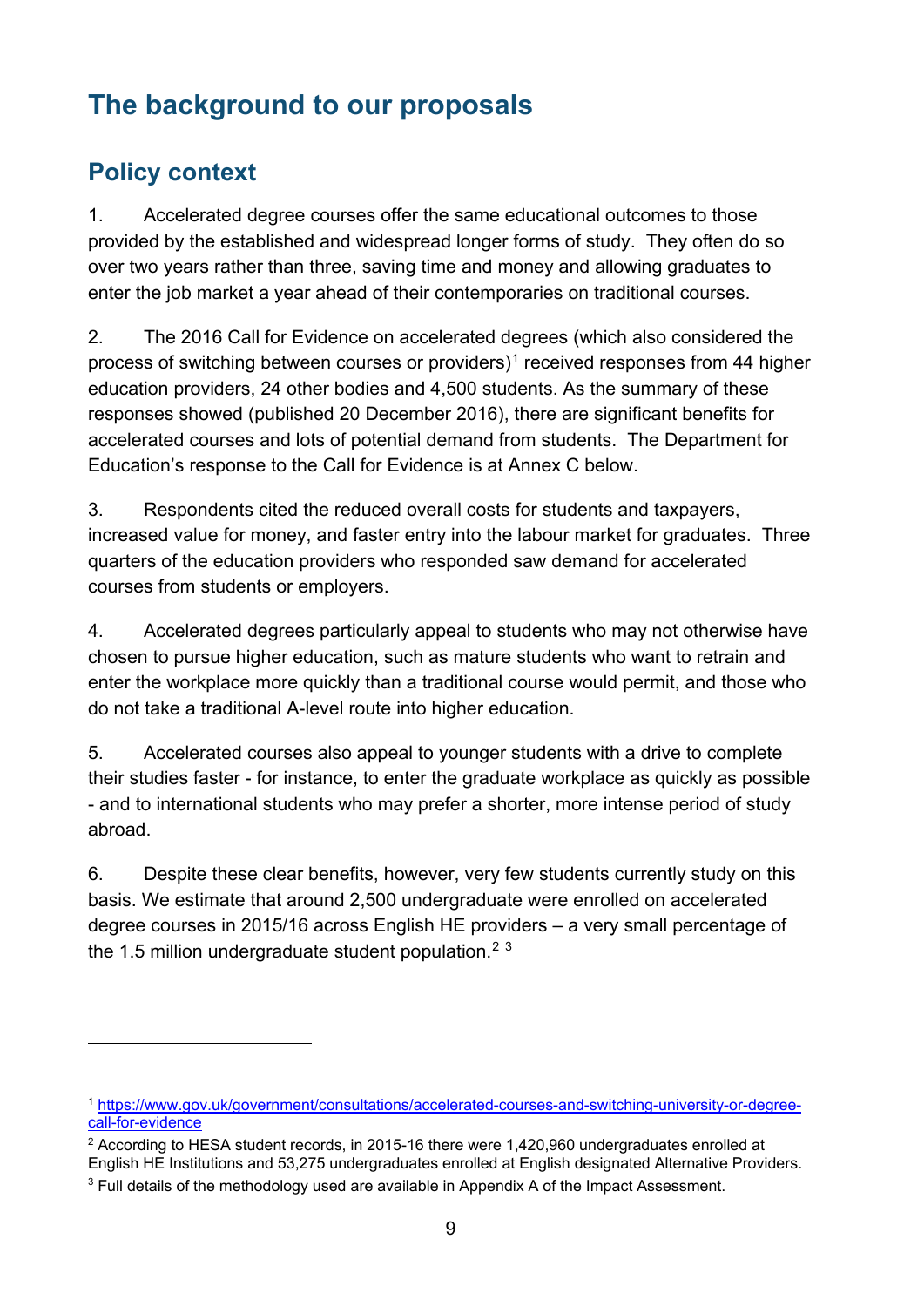7. Only a small number of HE providers currently offer accelerated courses. The split of students across these providers is relatively uneven. We estimate that, in 2015/16, around 70% of the 2,500 students studying accelerated courses were enrolled across six Alternative Providers of higher education<sup>[4](#page-9-1)</sup>, and the remaining  $30\%$  - only 750 students - were enrolled with the 24 publicly funded HE Institutions (HEIs).<sup>5</sup>

8. As our Call for Evidence also identified, incentives in the system work against accelerated provision in publicly provided higher education. Such provision is cheaper overall than the total cost of a conventional three-year equivalent degree, but more expensive on an annual basis, as the final year of learning is incorporated within the other two vears. $6$  Additional grant funding is currently available from HEFCE<sup>[7](#page-9-4)</sup>, but only at the modest level of between £800-£1,400 per student per year, and providers are unable to charge higher annual fees.

9. Providers offering two year courses need to develop new patterns of teaching: for example, to allow for lecture programmes across more of the year. They need to consider different approaches to working patterns for teaching staff, many of whom who use gaps between terms to further their research. Providers of such courses also need to change the way they use their buildings and other facilities across the year. Finally, we recognise that any such provision involves foregoing the third year of tuition fee income from any students on these courses.

#### <span id="page-9-0"></span>**New powers, new opportunities**

 $\overline{a}$ 

10. The Higher Education and Research Act (HERA) 2017 created a new power for the Government to set a specific annual fee for accelerated courses. In the debate in Parliament on the passage of the Bill, we committed to consult on the detail of our proposals. This consultation fulfils that commitment.

11. We are proposing changes to the fee and loan arrangements for Approved (fee cap) and Approved providers. Relying on more active promotion of this form of provision is unlikely to achieve the expansion we want to see, given the strength of

<span id="page-9-1"></span><sup>4</sup> An 'Alternative Provider' is any provider of higher education courses not in direct receipt of recurrent funding from the Higher Education Funding Council for England (HEFCE) or from equivalent funding bodies in the Devolved Administrations; or does not receive direct recurrent public funding (for example, from a local authority, or the Secretary of State for Education); and is not a Further Education College. <sup>5</sup> UCAS course-level data was used to identify accelerated degree courses, which were then matched to

<span id="page-9-2"></span>HESA student records. Full details of the methodology used are available in Appendix A of the Impact Assessment.

<span id="page-9-3"></span><sup>6</sup> Foster, Will, Liz Hart & Tony Lewis, 2011, "Costing study of two-year accelerated honours degrees", Higher Education Funding Council for England,

[http://www.hefce.ac.uk/media/hefce/content/pubs/indirreports/2011/RE,0311/rd03\\_11.pdf](http://www.hefce.ac.uk/media/hefce/content/pubs/indirreports/2011/RE,0311/rd03_11.pdf) 

<span id="page-9-4"></span> $7$  The OfS will have responsibility to decide where funding is prioritised in the future, and may wish to provide additional funding to support accelerated degrees.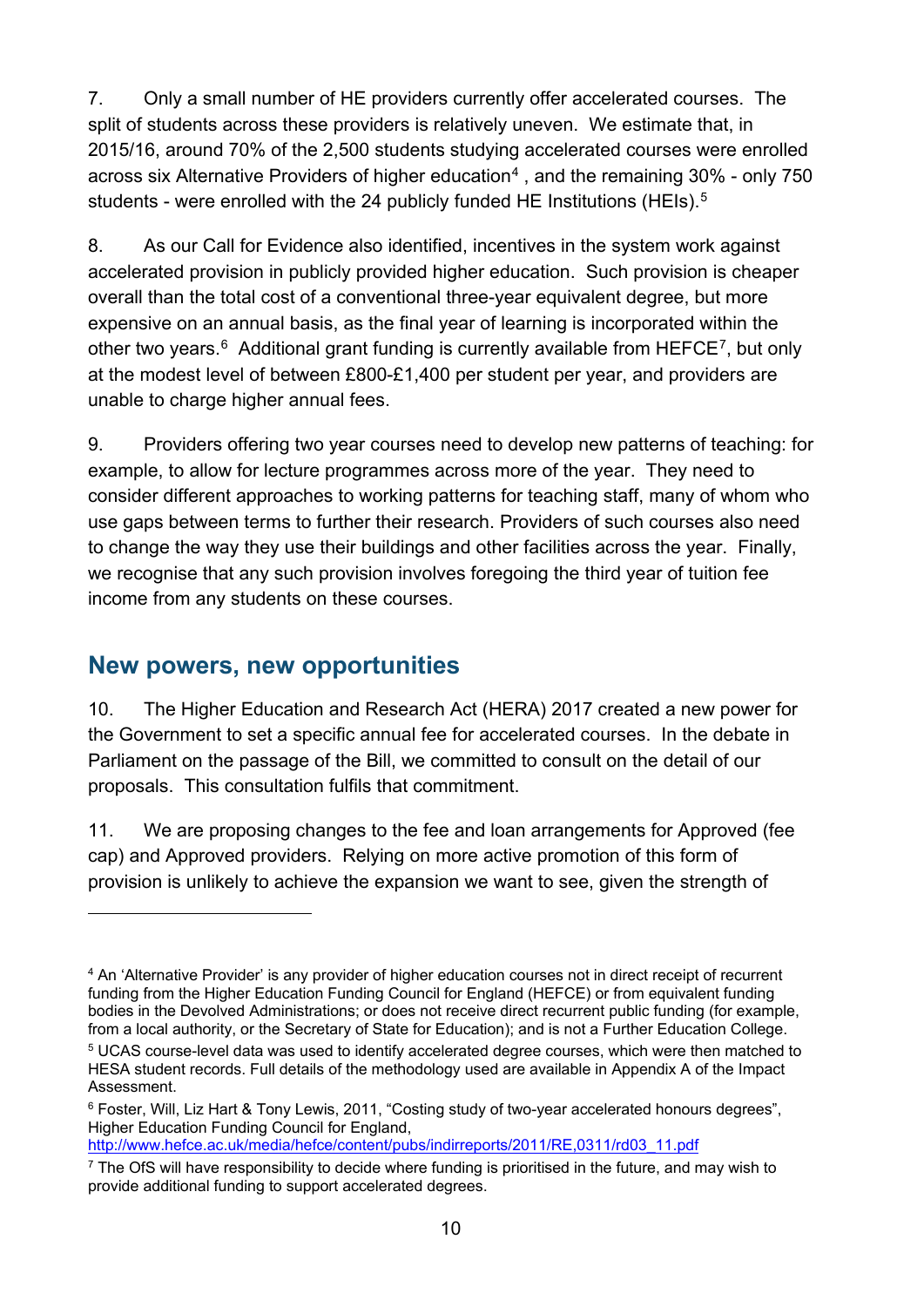existing financial incentives, and the established ways of working in the HE system. New arrangements are therefore necessary to incentivise innovation and encourage wider adoption and provision of accelerated provision.

12. The new arrangements will initially apply to two-year degrees only. This focus reflects our expectation that the majority of future accelerated provision will come from two-year courses. Longer courses would require additional safeguards and separate arrangements. We may revisit acceleration of courses beyond the three-year standard, subject to the impact of the proposed changes on accelerated provision of three-year courses.

## <span id="page-10-0"></span>**New fees for accelerated degree courses**

13. HERA 2017 describes an accelerated course as:

"…a higher education course where the number of academic years applicable to the course is at least one fewer than would normally be the case for that course or a course of equivalent content leading to the grant of the same or an equivalent academic award." [8](#page-10-1)

14. A "higher education course" is defined in a way that could allow a fee to be charged in respect of a number of different qualifications, including degrees. While this would in theory allow a specific fee to be fixed for all those courses, that is not the approach we propose initially to take. Instead we intend to provide that a specific new fee should only initially apply to what we will call an "accelerated degree course" - an undergraduate degree qualification defined as follows:

- A course leading to a student's first undergraduate degree
- Equivalent 'standard' (not currently accelerated) degree courses exist.
- Study is completed in a period of time of at least twelve months less than the equivalent standard degree course.
- Degree course is approved by the Office for Students as an 'accelerated degree'.
- Offered, validated or franchised by Approved (fee cap) providers[9](#page-10-2), and
- Offered, validated or franchised by Approved providers<sup>10</sup>.

 $\overline{a}$ 

<span id="page-10-1"></span><sup>8</sup> Higher Education and Research Act 2017, Schedule 2.4.2 [https://services.parliament.uk/bills/2016-](https://services.parliament.uk/bills/2016-17/highereducationandresearch.html) [17/highereducationandresearch.html](https://services.parliament.uk/bills/2016-17/highereducationandresearch.html)

<span id="page-10-2"></span><sup>&</sup>lt;sup>9</sup> That is, providers registered by the Office for Students in the Approved (fee cap) registration category of the new register of English higher education providers.

<span id="page-10-3"></span><sup>&</sup>lt;sup>10</sup> That is, providers registered by the Office for Students in the Approved registration category of the new register of English higher education providers.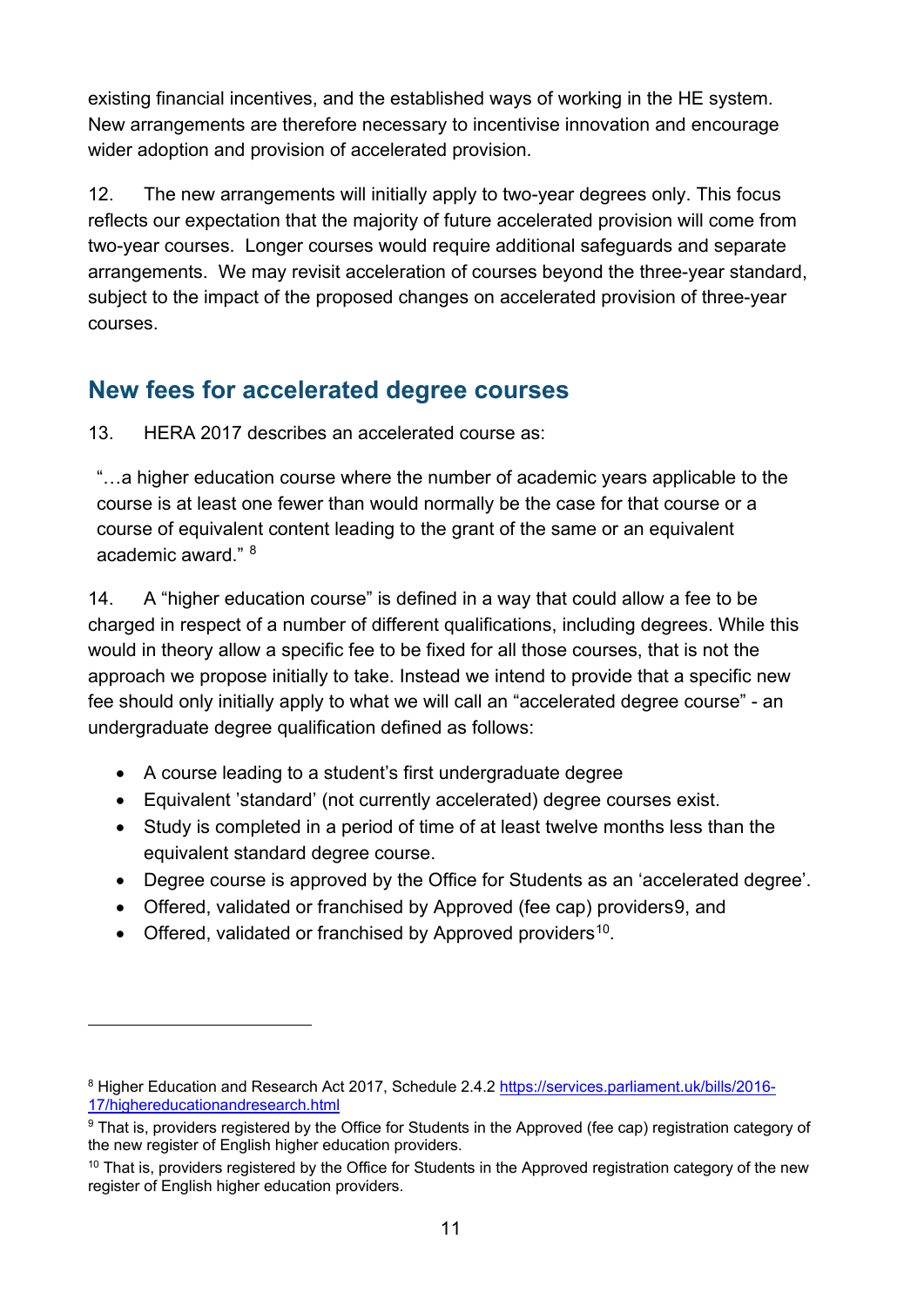15. We are aware that higher education providers currently use a variety of terms for degree qualifications that appear to meet the 'accelerated' definition set out in the Act. These include degrees described using terms like: "fast-track", "two-year", "compressed", "time-compressed", "condensed", and "intensive" – as well as "accelerated".[11](#page-11-1)

<span id="page-11-2"></span>16. In developing our proposals we have taken into account that:

- a. A two year accelerated degree will lead to an identical qualification to its standard three-year equivalent in terms of the substance and calibre of learning required for qualification.
- b. Accelerated degrees will generally maintain the total volume of learning content as a three-year degree, by increasing the number of weeks of study in each year. Study is likely to run over the summer, with shorter academic breaks at other times.
- c. The pace of learning week-on-week for a student is likely to be broadly the same as a standard degree. There are typically 30 weeks of study annually in a three year degree, or 90 weeks overall. We envisage 45 weeks of annual study for an accelerated course, although we recognise other patterns may emerge.

#### **Consultation Question**

Are there any other technical features of accelerated degree courses that we should take into account for the purpose of new fee arrangements?

Yes

No

 $\overline{a}$ 

Explain

## <span id="page-11-0"></span>**Our design principles**

17. We have applied the following design principles as we have considered different options:

<span id="page-11-1"></span><sup>&</sup>lt;sup>11</sup> Emma Pollard, Kari Hadjivassiliou, Sam Swift & Martha Green – Institute for Employment Studies, 2017, "Accelerated degrees in higher education", Literature review, <https://www.gov.uk/government/publications/accelerated-degrees-in-higher-education>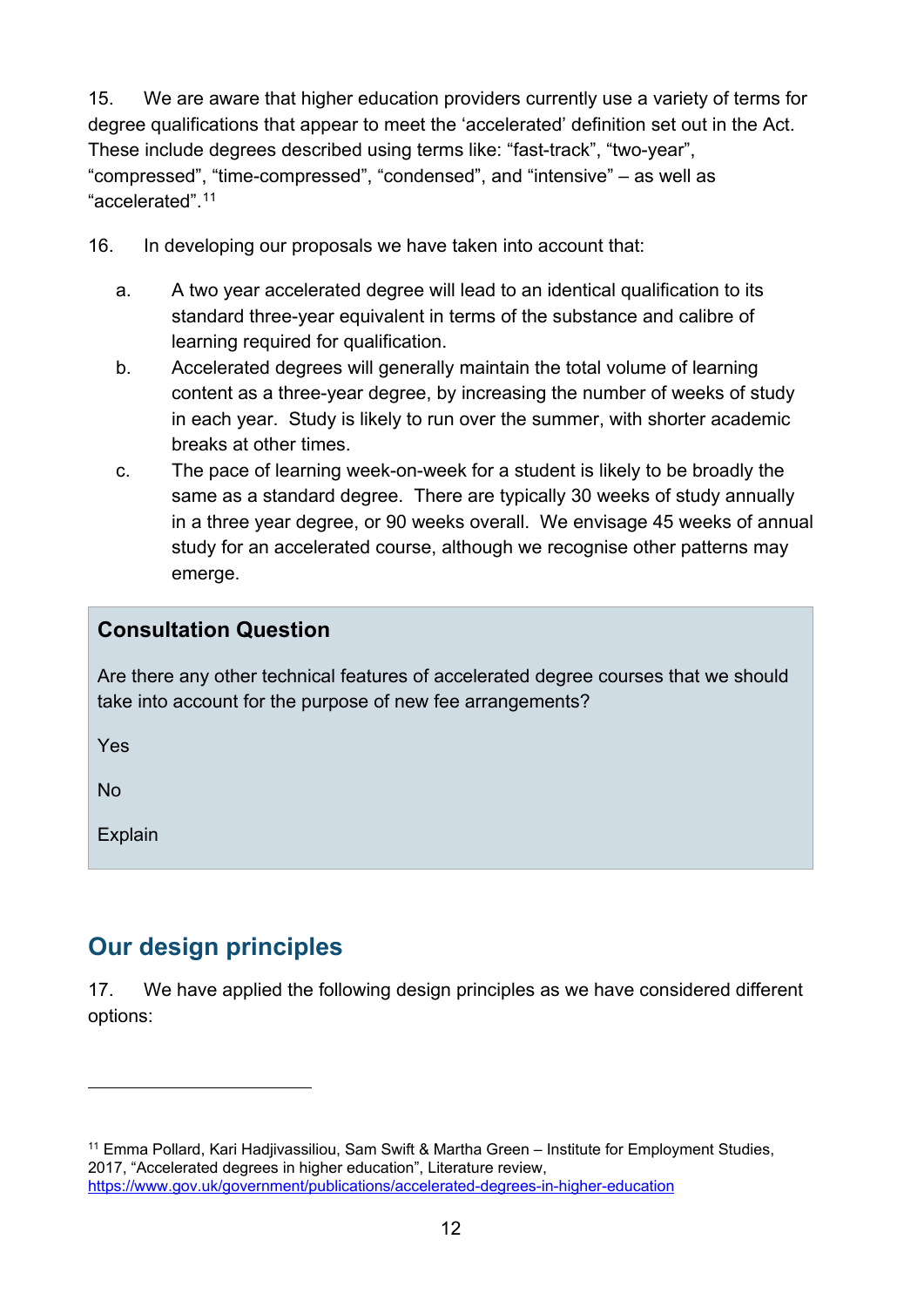- a. We should actively promote provision and take-up of accelerated degrees through reforms linked to the new regulatory framework.
- b. Any new fee and loan cap arrangements should lead to a significant reduction in costs for students through both lower tuition and lower maintenance.
- c. Any higher annual fee cap should be set no higher than the level at which a specific fee would be an adequate financial incentive for provision of accelerated degrees.
- d. The new arrangements should be compatible with the current student finance system for undergraduate degrees and any future reforms.
- e. The new arrangements should be provider neutral, reflecting the level playing field for providers created by the new Regulatory framework for HE.

18. We want an approach to accelerated provision that creates a credible, long-term incentive for accelerated degree courses to support the necessary reforms by HE providers. The new fee and loan cap arrangements are intended to be simple, to align with existing student finance rules and be easy to change to match reform to the rest of the system.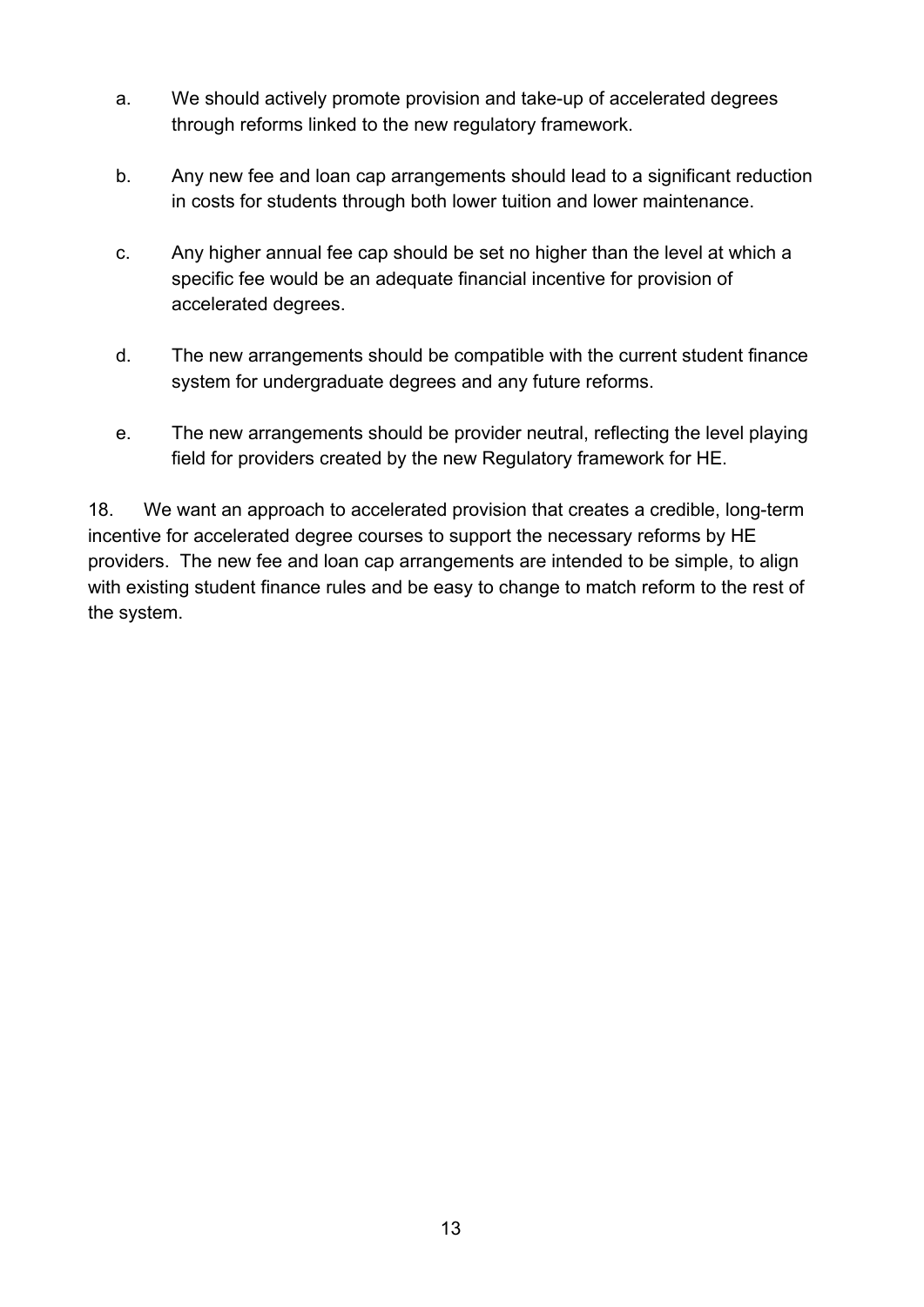# <span id="page-13-0"></span>**Our proposals**

## <span id="page-13-1"></span>**Working with the Office for Students**

19. The Higher Education and Research Act (HERA) 2017 provided for the establishment of the Office for Students (OfS). The Act gives the OfS a duty to promote greater choice and opportunities for students - including (as set out on the face of the Act) wider provision of accelerated courses. Inception of the OfS is therefore an opportunity to focus directly and materially on widening the provision of accelerated courses.

20. A combination of strong OfS leadership and the new fee arrangements set out below should ensure that students face a genuine choice of traditional or accelerated degree courses across the full range of undergraduate courses.

21. We will work with the OfS to develop options to ensure prospective students from all backgrounds are able to access concise, relevant information about accelerated courses, so that they can take fully informed choices about their future in higher education.

22. We anticipate there will be considerable demand for accelerated degrees and, by complementing this demand with accurate and transparent information, the OfS will work to regulate the sector to drive improvements in their provision.

23. We believe there is also a key role for OfS as the 'gatekeeper' of accelerated degree definition. This would allow OfS to assess compliance with the definition and regulated fee charging as part of the conditions of registration. We will work with OfS to determine how such a role would operate in practice.

## <span id="page-13-2"></span>**Living cost and payment arrangements for Students**

24. Where degree courses (including accelerated degrees) currently run for more than 30 weeks and three days, eligible students can claim additional living cost support as a Long Course Loan ("LCL"). LCLs are a means-tested entitlement, whose rates vary depending on student geographical location and type, as well as the length of the additional study period required above 30 weeks and three days.

25. Eligible students currently enrolled on accelerated degree courses are able to claim LCLs to support their living costs for their additional weeks of study. As provision and take-up of accelerated degrees increases, we expect students on these courses to continue to access and use LCLs for their living costs as at present.

26. For the majority of accelerated degrees, we envisage the academic year is generally likely to run for more than 31 weeks. The current offer of accelerated degrees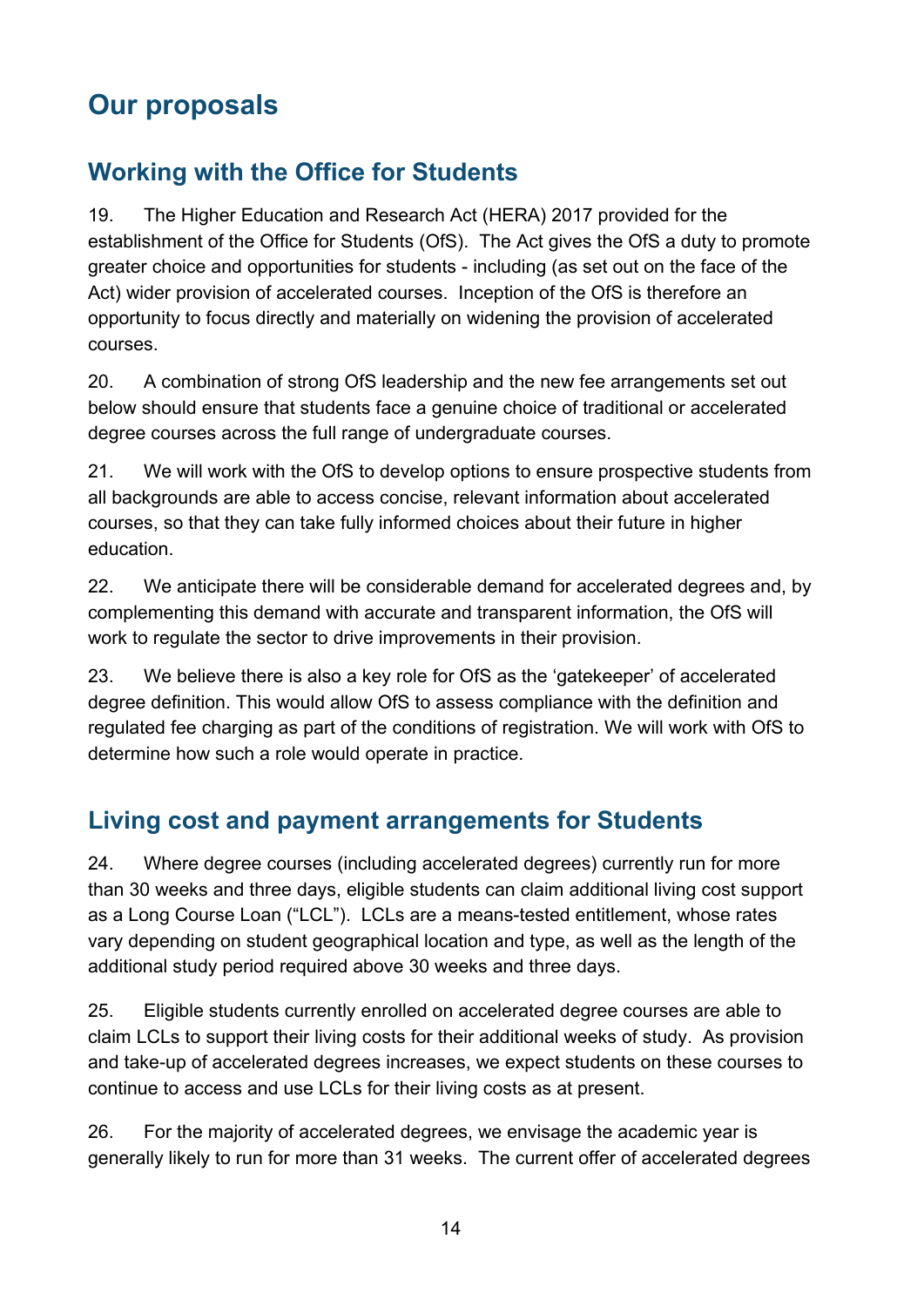typically includes two academic years of around 45 weeks each, aligning with the 91-92 weeks of study for a standard three-year degree course.

27. Although living costs for accelerated degree students will generally be higher inyear for each year of study, we estimate total maintenance loans while studying will be significantly lower than for their three-year counterparts. We note the suggestion that maintenance costs may be higher for accelerated courses than for standard equivalents and that students may be unable to work part-time to supplement their living costs  $11$ . We have yet to see any data that supports this suggestion.

28. The table below presents example figures for three means-tested bands of student maintenance loan entitlement in 2017/18: the maximum allowable, the minimum, and the average value of maintenance loans claimed. It compares the position of students on two and three year courses. Students from higher-income households who receive only the minimum loan entitlement are ineligible for the LCL.

|                                               | <b>Maximum</b><br>(Representative Rate) |        | Average<br>(Representative rate) |        | <b>Minimum</b><br>(Representative Rate) |       |
|-----------------------------------------------|-----------------------------------------|--------|----------------------------------|--------|-----------------------------------------|-------|
| <b>Years of study</b>                         | З                                       |        |                                  |        |                                         |       |
| Maintenance loan                              |                                         |        |                                  |        |                                         |       |
| per annum $(E)$                               | 8,459                                   | 10,364 | 6.067                            | 7,344  | 3.945                                   | 3,945 |
| Total maintenance                             |                                         |        |                                  |        |                                         |       |
| loan per degree $(E)$                         | 25.376                                  | 20,728 | 18.201                           | 14,687 | 11,836                                  | 7,891 |
| <b>Total reduction in</b><br>maintenance loan | ۰                                       | 4,648  | ۰                                | 3,513  |                                         | 3,945 |
| Percentage<br>reduction                       |                                         | 18%    |                                  | 19%    |                                         | 33%   |

**Table 1 Means-tested student maintenance loan allowances, Academic Year 2017/18 estimate[s12](#page-14-1)**

## <span id="page-14-0"></span>**New fee and loan arrangements for Approved (fee cap) providers**

29. The amount that Approved (fee cap) providers will be able to charge for higher education will be set out in regulations made under HERA 2017, which will need to be approved by both Houses of Parliament. Fee levels for Academic Year 2019/20 have yet to be set. For the purposes of considering how to treat accelerated provision, annual fee cap limit figures may mirror those available in the current system.

30. In the absence of specific arrangements for accelerated degree courses, funding would continue to favour provision of three-year courses. Providers of accelerated

 $\overline{a}$ 

<span id="page-14-1"></span> $12$  Source: DfE analysis of SLC data. The analysis assumes the academic year for accelerated study is 45 weeks, meaning LCL entitlements is calculated for 52 weeks of study. The three means-tested bands take into account the distribution of students across SLC entitlement categories of living with parents, away from parents in London, and away from parents elsewhere. Further details are available in Annex B.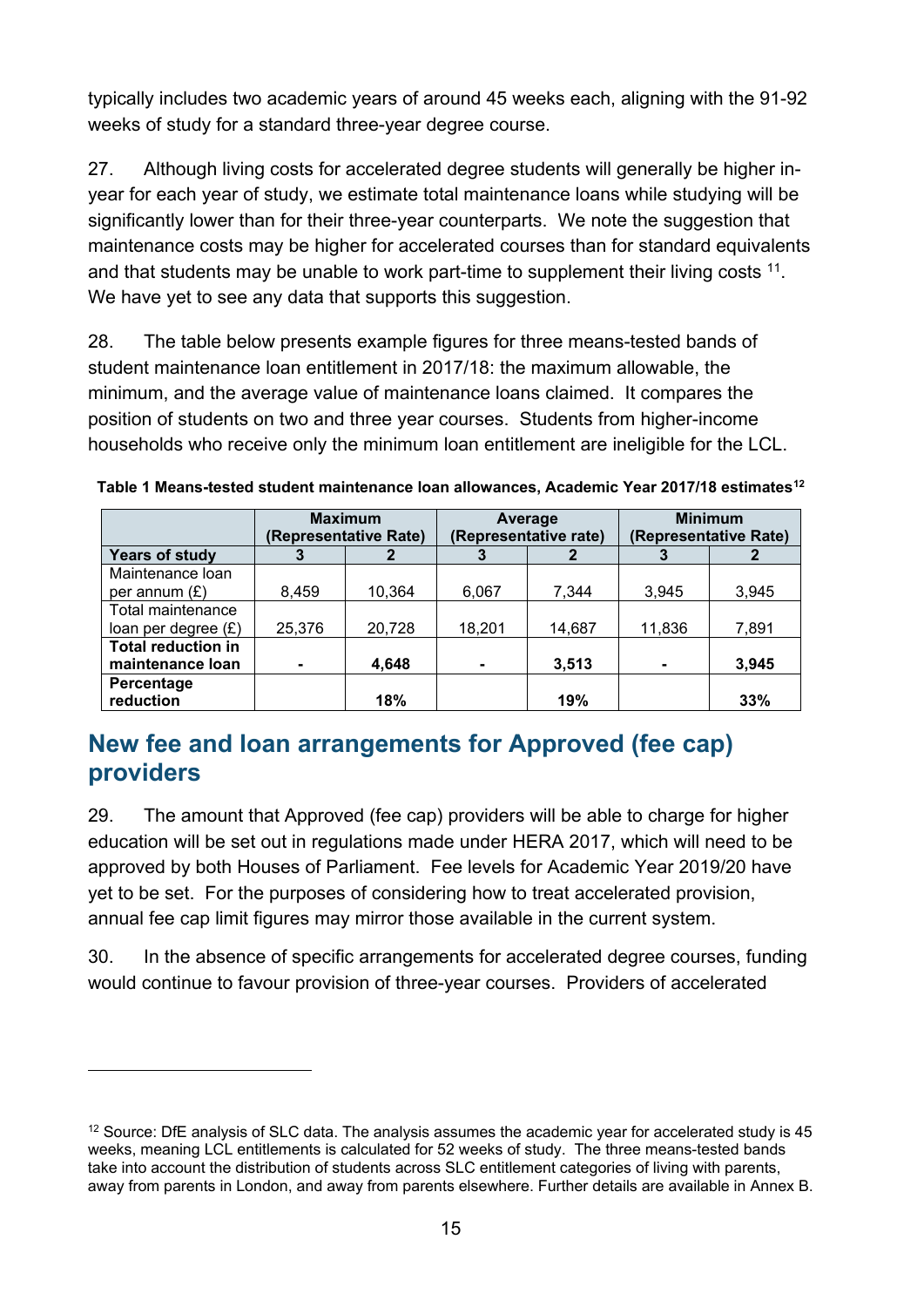degree courses would only be able charge two annual amounts, and forego the value of the third year of tuition fees.

31. We therefore propose that the annual higher and lower amounts allowed for accelerated provision in each Academic Year should be set at a level greater than the fee cap for longer courses. We intend initially to apply a standard formula that would allow a 20% uplift to reflect the additional in-year costs per course, and rebalance the incentives in the system away from longer models of study.

32. A formula applied on this basis to today's fee levels would result in an Approved (fee) cap provider being able to charge up to a maximum of £9,250 for a three year course and £11,100 for its two year equivalent. The actual figures for fee levels will be announced nearer the beginning of the Academic Year.

33. Our rationale for setting the fee for an accelerated degree at this level is that it strikes the right balance between the interests of the student and the provider, generating both savings for students and incentives for providers. As set out in Table 2 below, students would save 20% on the overall cost of their study. The HE provider would receive additional funding to support the higher costs of accelerated teaching in each year, but 20% less overall for the provision of the course on a per student basis. We expect the additional in-year fee revenue would cover the extra costs associated with accelerated provision for most courses and most providers.

34. Table 2 shows, for 2017/18 fee cap rates, the savings students can expect for the tuition fee cost of an accelerated degree (if charged at the top fee-capped rate of £11,100) compared to the total tuition fee cost of a standard three-year degree. Setting the annual tuition fee cap for accelerated degrees at the existing rate plus a 20% uplift would lead to a student saving of 20% on the total cost of tuition fee loans for the same degree delivered over three years.

<span id="page-15-1"></span>

|                                                |                                         | <b>No TEF</b>                            | <b>TEF-rated</b>                        |                                          |  |
|------------------------------------------------|-----------------------------------------|------------------------------------------|-----------------------------------------|------------------------------------------|--|
|                                                | <b>Standard</b><br>three-year<br>degree | <b>Accelerated</b><br>two-year<br>degree | <b>Standard</b><br>three-year<br>degree | <b>Accelerated</b><br>two-year<br>degree |  |
| Tuition fee per annum $(E)$                    | 9,000                                   | 10,800                                   | 9,250                                   | 11,100                                   |  |
| Total fee per degree $(E)$                     | 27,000                                  | 21,600                                   | 27,750                                  | 22,200                                   |  |
| Reduction in tuition fee $(E)$                 |                                         | 5,400                                    |                                         | 5,550                                    |  |
| Percentage reduction for<br>total tuition fees |                                         | 20%                                      |                                         | 20%                                      |  |

**Table 2. Annual and total fee and fee loan rates, Academic Year 2017/18, for standard and (20% uplifted) accelerated degrees[13](#page-15-0)**

 $\overline{a}$ 

<span id="page-15-0"></span> $13$  Derivation of table data is set out at Annex B to this document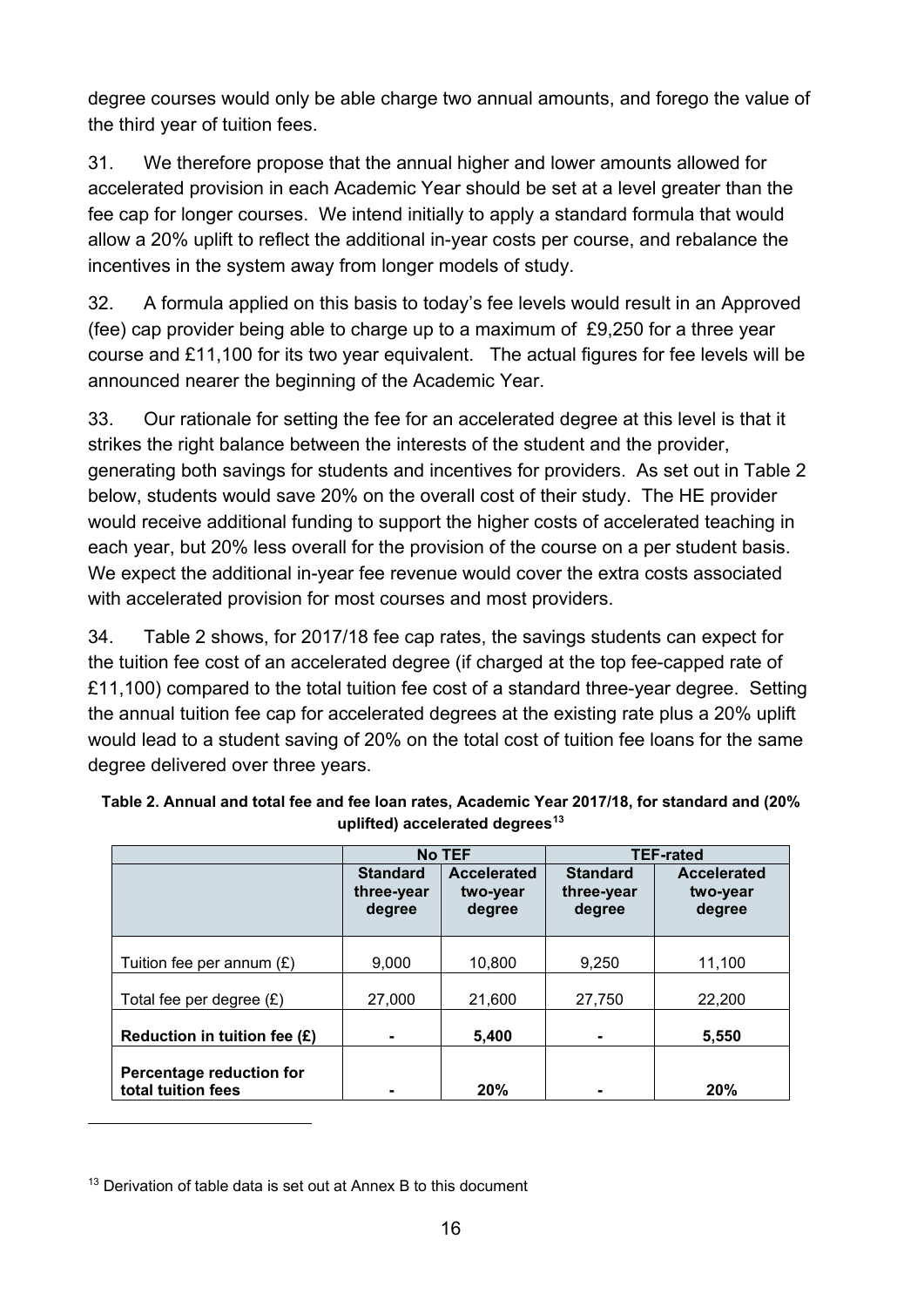35. We expect a 20% uplift in the annual tuition fee rate to incentivise providers by removing the key financial barrier to wider provision of accelerated degrees. As provision expands across providers and courses, students will also have a stronger incentive to take up two-year degrees because of the significant savings to them, in both maintenance and tuition costs, and the opportunity to seek employment one year ahead of their standard degree contemporaries.

36. Table 3 below illustrates the potential total reductions for students in tuition fee loans and maintenance loans. The example given in Table 3 is for an accelerated degree at a provider with a TEF rating, compared with a standard three-year equivalent, across the three levels of maintenance loan entitlement outlined in Table 1.

| Table 3. Total costs of student maintenance loan allowances and maximum         |
|---------------------------------------------------------------------------------|
| tuition fee rates, standard vs accelerated degree course, Academic Year 2017/18 |
| values (20% uplift) $^{13}$                                                     |

|                                                                | <b>Maximum</b><br>maintenance loan<br>entitlement |                | Average maintenance<br>loan entitlement |                | <b>Minimum</b><br>maintenance loan<br>entitlement |                |
|----------------------------------------------------------------|---------------------------------------------------|----------------|-----------------------------------------|----------------|---------------------------------------------------|----------------|
| <b>Years of study</b>                                          | 3                                                 | $\overline{2}$ | 3                                       | $\overline{2}$ | $\overline{\mathbf{3}}$                           | $\overline{2}$ |
| Tuition fee loan per<br>annum $(f)$                            | 9,250                                             | 11,100         | 9,250                                   | 11,100         | 9,250                                             | 11,100         |
| Total tuition loan per<br>degree (£)                           | 27,750                                            | 22,200         | 27,750                                  | 22,200         | 27,750                                            | 22,200         |
| Reduction in tuition fee<br>loan(f)                            |                                                   | 5,550          |                                         | 5,550          | $\overline{\phantom{a}}$                          | 5,550          |
| Maintenance loan per<br>annum(f)                               | 8,459                                             | 10,364         | 6,067                                   | 7,344          | 3,945                                             | 3,945          |
| <b>Total maintenance loan</b><br>per degree (£)                | 25,376                                            | 20,728         | 18,201                                  | 14,687         | 11,836                                            | 7,891          |
| <b>Reduction in</b><br>maintenance $loan(E)$                   |                                                   | 4,648          |                                         | 3,513          | $\qquad \qquad -$                                 | 3,945          |
| Total cost of degree (£)                                       | 53,126                                            | 42,928         | 45,951                                  | 36,887         | 39,585                                            | 30,091         |
| <b>Total reduction for</b><br>accelerated degree               |                                                   | £10,198        |                                         | £9,064         |                                                   | £9,495         |
| <b>Total percentage</b><br>reduction for<br>accelerated degree |                                                   | 19%            |                                         | 20%            |                                                   | 24%            |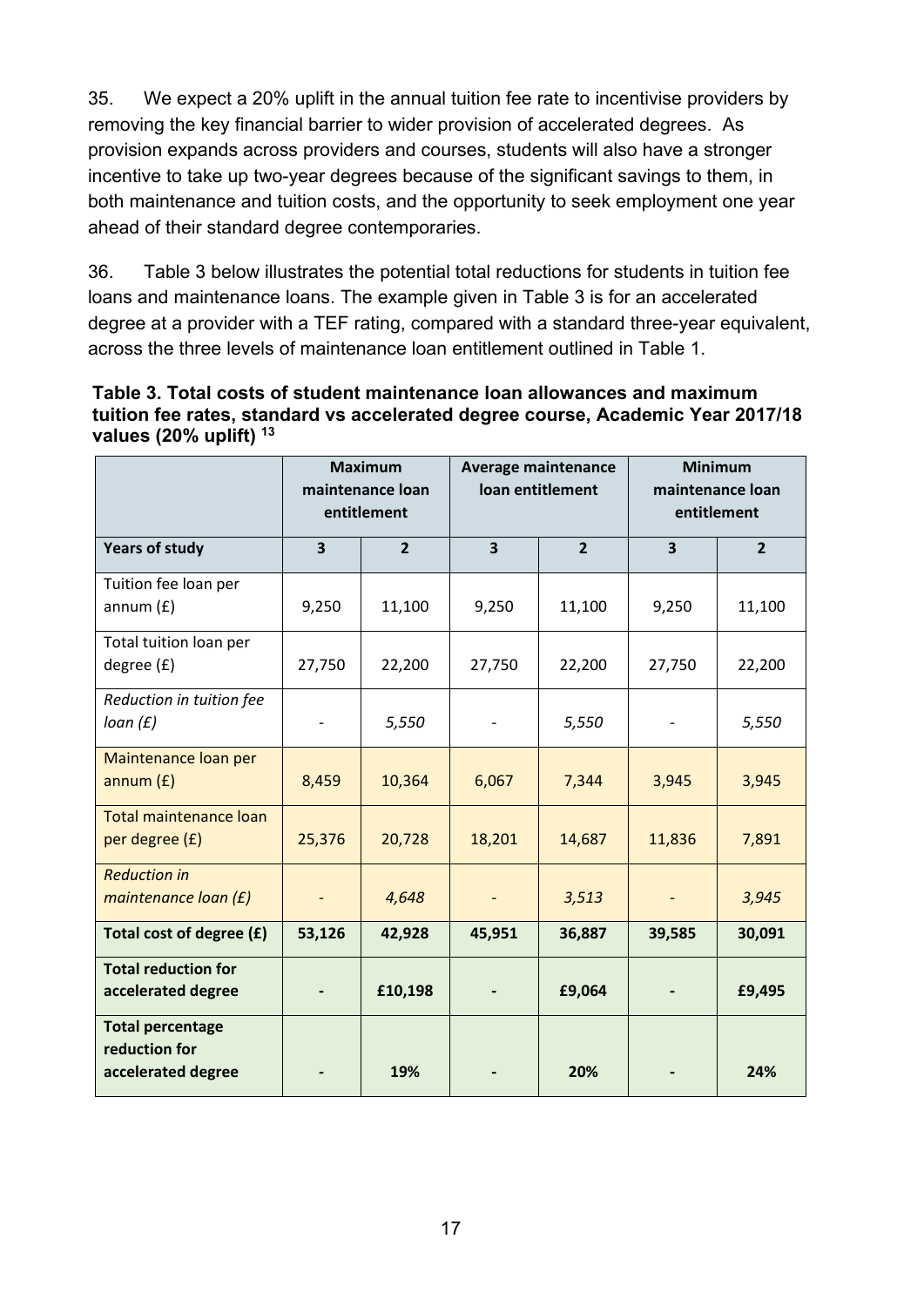37. A final benefit of accelerated degrees for students is realised in their opportunity to enter full-time employment one year in advance of their three-year degree contemporaries. The average first year earnings of a graduate are around £19,000.[14](#page-17-0)

#### **Consultation Question**

Do you agree that an annual fee cap set initially at the standard rate plus a 20% uplift is the right amount to incentivise wider provision of accelerated degrees?

Yes

No

Explain

Do you agree that a 20% reduction overall for students, in tuition fee and maintenance loans, would incentivise wider take-up of accelerated degrees by students?

Yes

No

 $\overline{a}$ 

Explain

## **New tuition fee loan arrangements for Approved providers**

38. At present, most accelerated degrees are offered by Alternative Providers  $(4P<sub>S</sub>)<sup>15</sup>$  $(4P<sub>S</sub>)<sup>15</sup>$  $(4P<sub>S</sub>)<sup>15</sup>$ . Our 2015/16 estimates indicated that around 1,750 of the population of 2,500 students now enrolled on accelerated courses are at APs. We expect some of these

<span id="page-17-0"></span><sup>&</sup>lt;sup>14</sup> This estimate is taken from the Longitudinal Education Outcomes (LEO) experimental statistics for 2012/13 graduates, adjusted to 2017 prices using the GDP deflator measure of the UK economy's price level.

LEO data source:

Department for Education, "Graduate outcomes: longitudinal education outcomes (LEO) data", <https://www.gov.uk/government/statistics/graduate-outcomes-longitudinal-education-outcomes-leo-data> GDP deflator source:

HM Treasury, 2017, "GDP deflators at market prices, and money GDP September 2017 (Quarterly National Accounts, September 2017)", [https://www.gov.uk/government/statistics/gdp-deflators-at-market](https://www.gov.uk/government/statistics/gdp-deflators-at-market-prices-and-money-gdp-september-2017-quarterly-national-accounts-september-2017)[prices-and-money-gdp-september-2017-quarterly-national-accounts-september-2017](https://www.gov.uk/government/statistics/gdp-deflators-at-market-prices-and-money-gdp-september-2017-quarterly-national-accounts-september-2017)

<span id="page-17-1"></span><sup>&</sup>lt;sup>15</sup> An 'Alternative Provider' is any provider of higher education courses not in direct receipt of recurrent funding from the Higher Education Funding Council for England (HEFCE) or from equivalent funding bodies in the Devolved Administrations; or does not receive direct recurrent public funding (for example, from a local authority, or the Secretary of State for Education); and is not a Further Education College.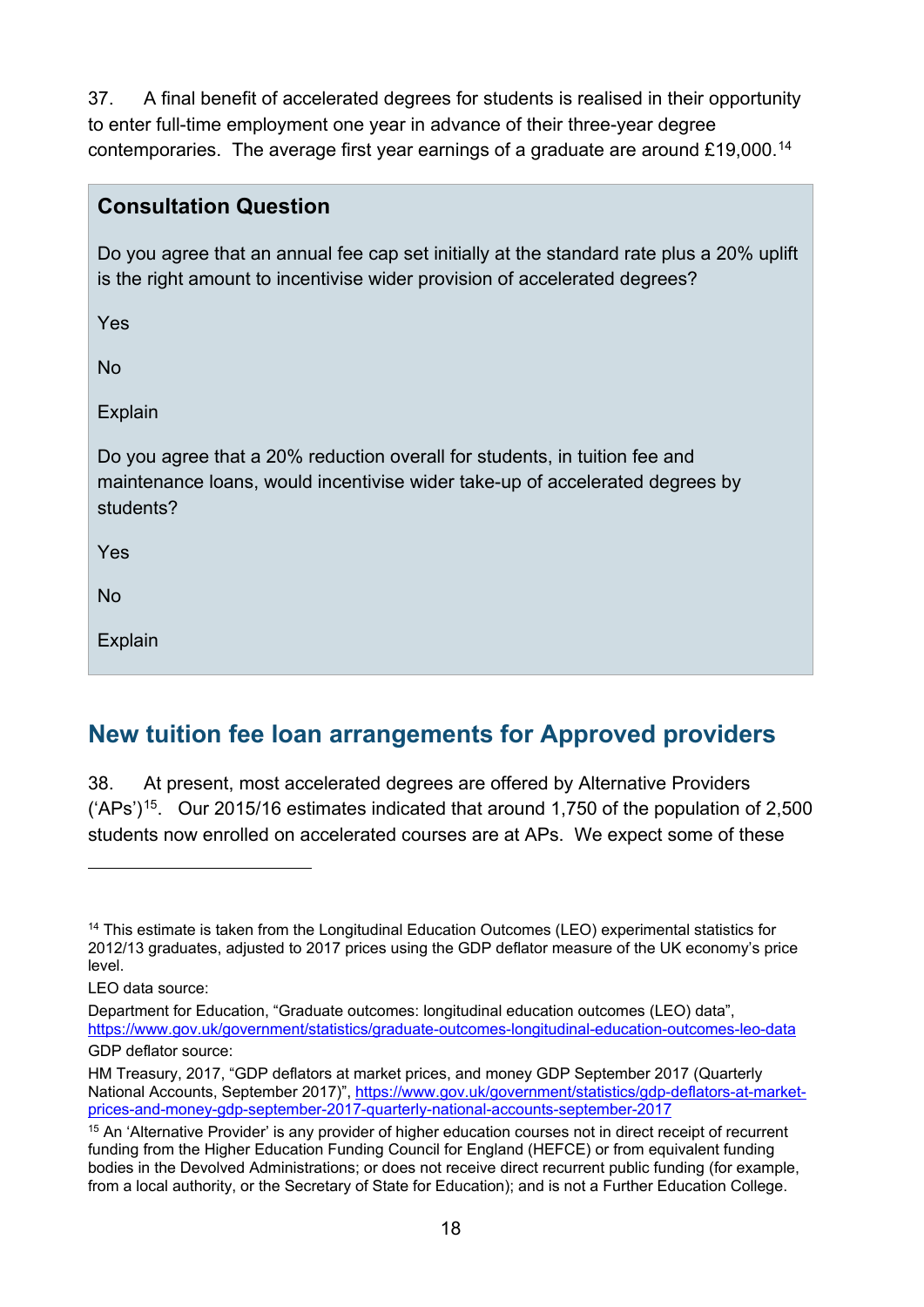providers will continue to operate outside the fee cap under the new regulatory arrangements, as Approved providers on the Register.

39. Approved providers will continue to be free to set tuition fees at the rate they choose, and to offer accelerated degrees whose fees, as now, reflect the cost of provision and/or market demand for these courses.

40. Students at Approved providers will be eligible for the same maintenance loans as Approved (fee cap) providers, whether on standard or longer course degrees, including accelerated degrees. However, tuition fee loans available to students at Approved providers will still be limited to the basic rate of tuition fee, no matter what actual fees are charged by the provider.

41. Figures for Academic Year 2019/20 have yet to be set. For the purposes of considering how to treat accelerated provision, annual tuition loan figures may mirror those available in the current system.

42. An increase in the fee loans available to students at Approved providers would make their accelerated degrees more affordable to a wider range of individuals, by increasing the proportion of funding that students can be loaned by Government and reducing the proportion of tuition fee costs they are currently required to fund directly. A 20% uplift in the accelerated degree loan cap for students at Approved providers with a TEF rating would see the maximum loan amount set at £7,398 compared to £6,165 for standard three year provision.

43. Students enrolling on Approved provider accelerated courses whose tuition fees are above the loan amount would continue to need to fund the balance directly themselves.

#### **Consultation Question**

Do you agree that a 20% increase in loan cap rates per annum is the right value to incentivise wider uptake of accelerated degrees at Approved providers?

Yes

No

Explain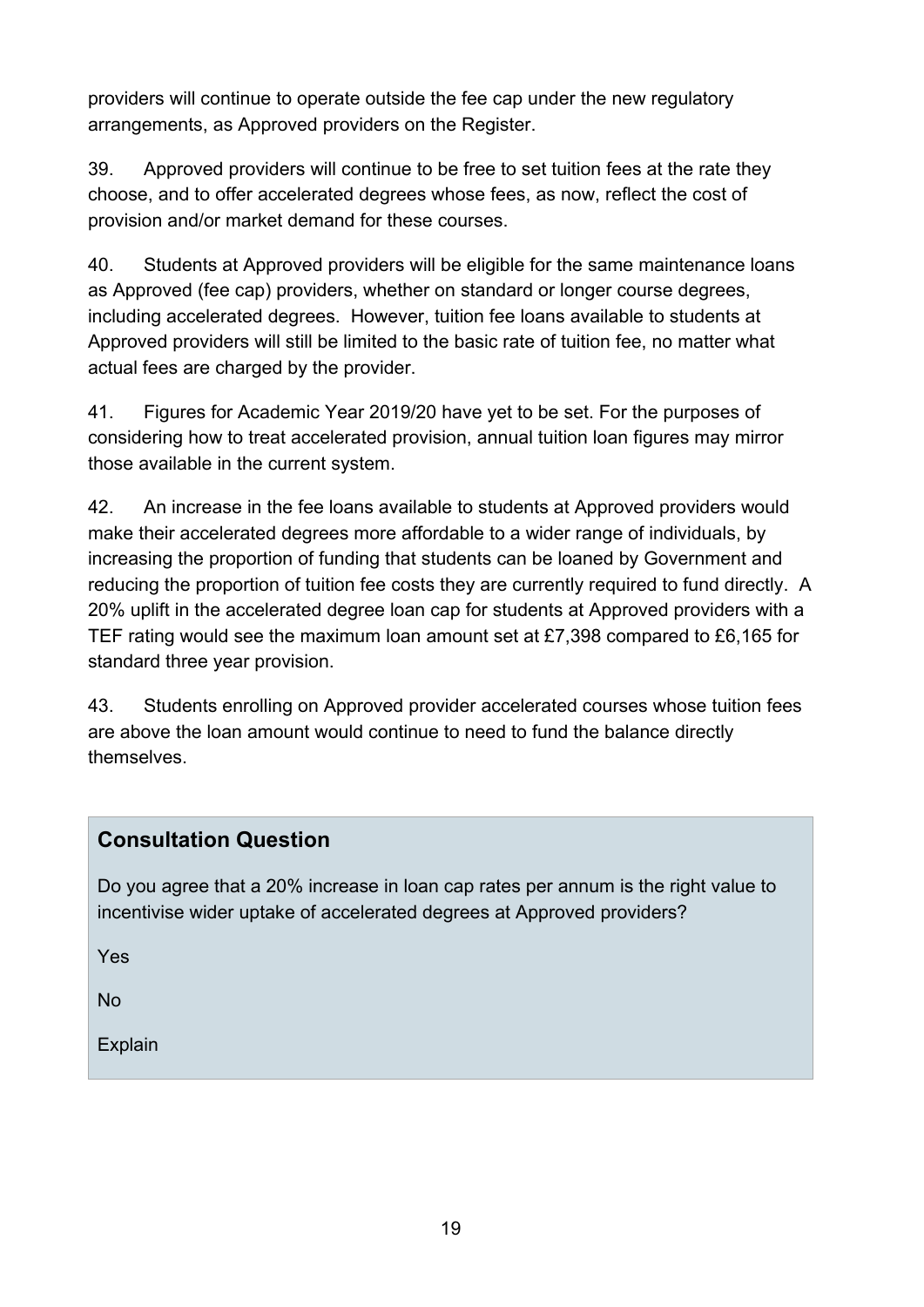## **Quality assurance and access arrangements**

44. Accelerated degrees are currently subject to the same expectations of the UK Quality Code as their standard three-year counterparts<sup>[16](#page-19-0)</sup>. We concur with the QAA's view that these expectations should continue alongside the expansion in provision of accelerated degrees.

45. To ensure the maintenance of quality assurance for accelerated degrees, the following challenges will need to be addressed:

- The impact on providers of delivering the full suite of learning support and resources for the whole period of accelerated study
- Ensuring that accelerated degree timescales include sufficient time for moderating, marking and assessment of student performance
- Managing changes to staff working patterns, in particular around the need for staff to maintain the quality of teaching through take-up of training and research opportunities
- Recognising the specific pressures an accelerated degree places on students, and assessing the capacity of individual students to work within and benefit from the more intensive learning framework
- How to incorporate student work experience and placements within the accelerated timetable
- Managing the understanding and expectations of the quality of accelerated degrees in the wider community – in schools and amongst employers.

46. Higher education providers are required to use a proportion of higher fee income to support access, student success and progression for disadvantaged students. As accelerated degrees fees would be considered "higher level fees", those providers with an access and participation plan (in future known as Approved (fee cap) providers) will need to include the income from courses offered on this accelerated basis within their access and participation plans. Future Approved providers who are not fee capped will need only an access and participation statement, which does not require them to spend any specific percentage of fees on access arrangements.

 $\overline{a}$ 

<span id="page-19-0"></span><sup>&</sup>lt;sup>16</sup> The UK Quality Code for Higher Education is used to assure the standards and quality of UK higher education. It is owned, maintained and published by the Quality Assurance Agency for Higher Education (QAA) and has been developed in consultation with the higher education sector http://www.qaa.ac.uk/assuring-standards-and-quality/the-quality-code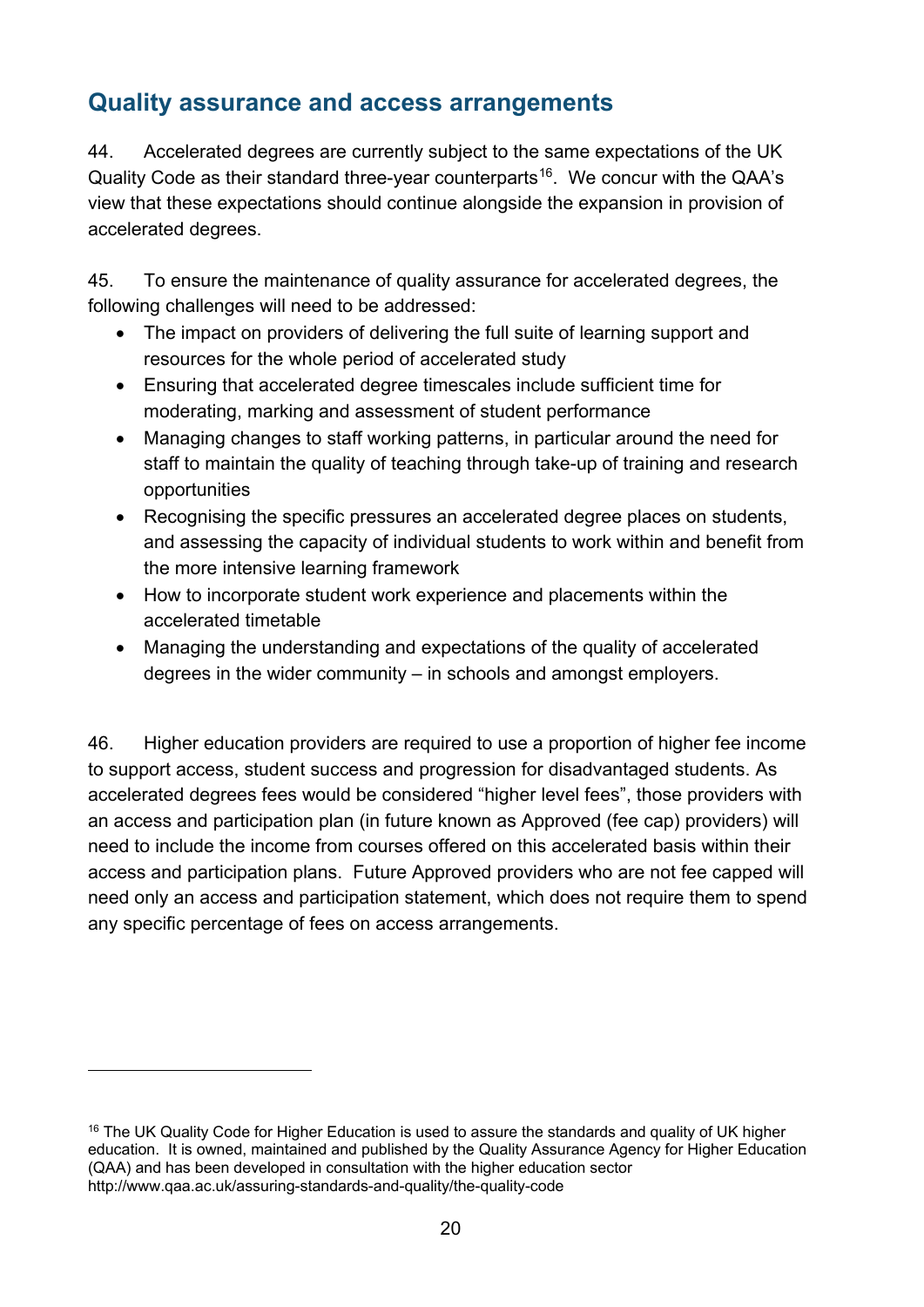| <b>Consultation Question</b>                                                                                                                  |
|-----------------------------------------------------------------------------------------------------------------------------------------------|
| Do you agree that accelerated degree fees should be treated in the same way as<br>other higher course fees for the purpose of access funding? |
| Yes                                                                                                                                           |
| <b>No</b>                                                                                                                                     |
| Explain                                                                                                                                       |
|                                                                                                                                               |

## <span id="page-20-0"></span>**Payment and repayment mechanisms and safeguards**

47. We propose to maintain the current payment and repayment policies and systems for students on accelerated degree courses as they are for those on standard equivalent three-year degree courses.

48. We will continue to pay tuition fee loans directly to the Higher Education provider via the Student Loans Company (SLC) in three instalments at the start of each term. For students starting degrees in the autumn, payments will be made in October (25%), February (25%) and May (50%). Confirmation of student attendance will continue to be required at the start of each term before SLC pays the tuition fee loan.

49. We will pay maintenance support loans and other associated finance (dependants grants) directly to eligible students, also via the SLC, in three instalments across the academic year. For the majority of students who start courses in September, maintenance support will be calculated up-front and split across three payments in September (33%), January (33%) and April (34%).

50. A borrower will repay the loans on the same basis as other undergraduate student finance, as 9% of earnings above the income threshold.

## <span id="page-20-1"></span>**Additional safeguards and controls**

51. We would welcome views on any other practical considerations that we should take into account to safeguard students and public money as we see a greater expansion of accelerated degree provision. There are existing courses that operate on an accelerated basis, and we are keen to draw lessons from that experience.

52. We recognise the need for arrangements to support students that want to move from accelerated provision to less intensive study patterns. We also need to ensure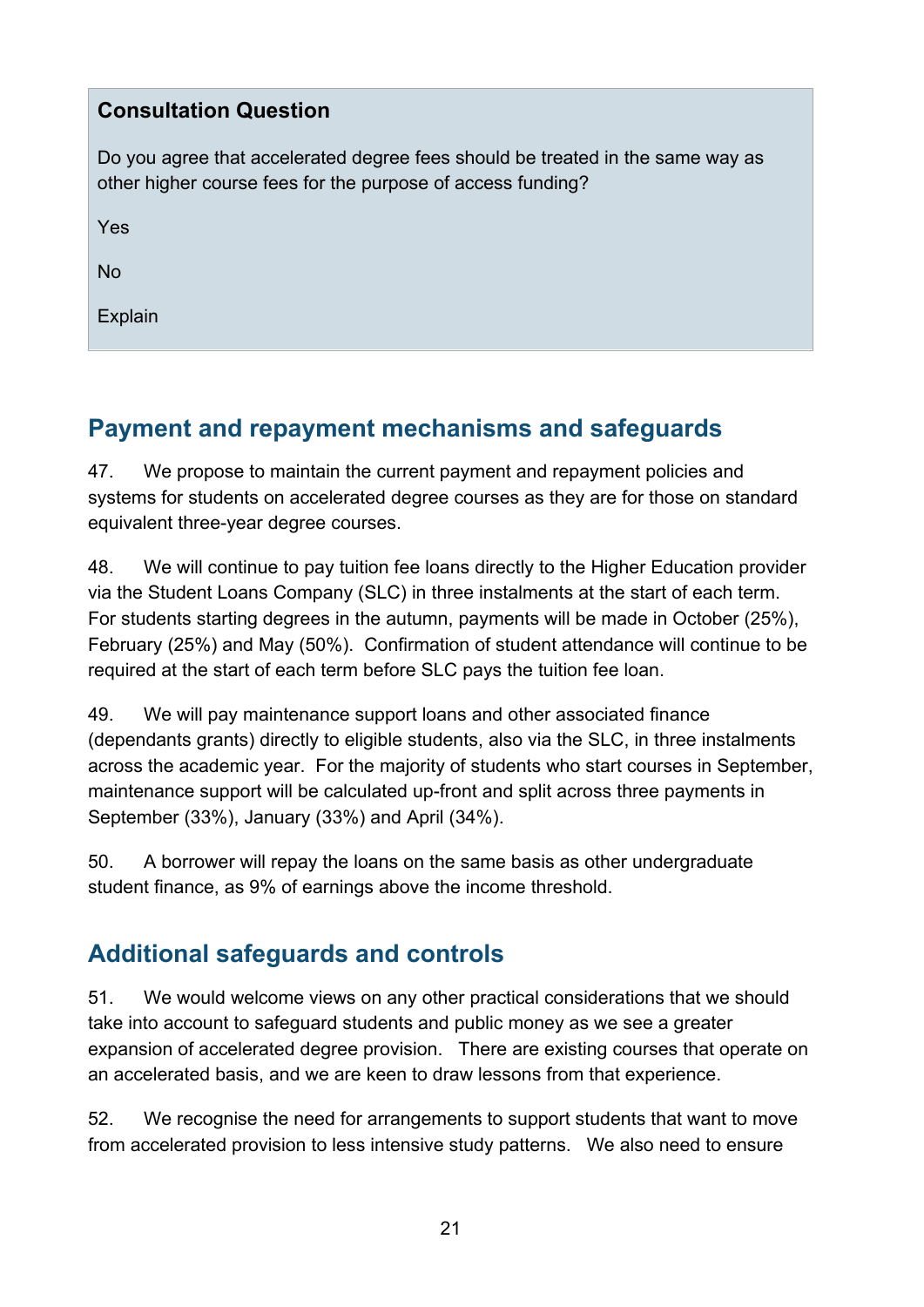equivalence of treatment for students that drop out and then want to restart on another course.

53. We are unaware of any accelerated degree courses currently being offered on a distance learning basis. We would anticipate any such provision is likely to be niche, and would require stricter controls on the part of providers, reflecting the need to consider each student's capacity to manage the more intensive duration of study schedules, the risk of non-continuation and the importance of ensuring proper management of public funds. We envisage students who are unable to attend in person by reason of disability would be included in the new arrangements as they currently are for standard three-year degrees.

#### **Consultation Questions**

Should any additional safeguards and controls be in place as a proportionate and effective measure to ensure expanded provision of loans for accelerated degrees provide value for money to the taxpayer?

Yes

No

Explain

Are there any additional practical considerations we should take into account as we develop our final regulations to support accelerated degree course provision?

Yes

No

Explain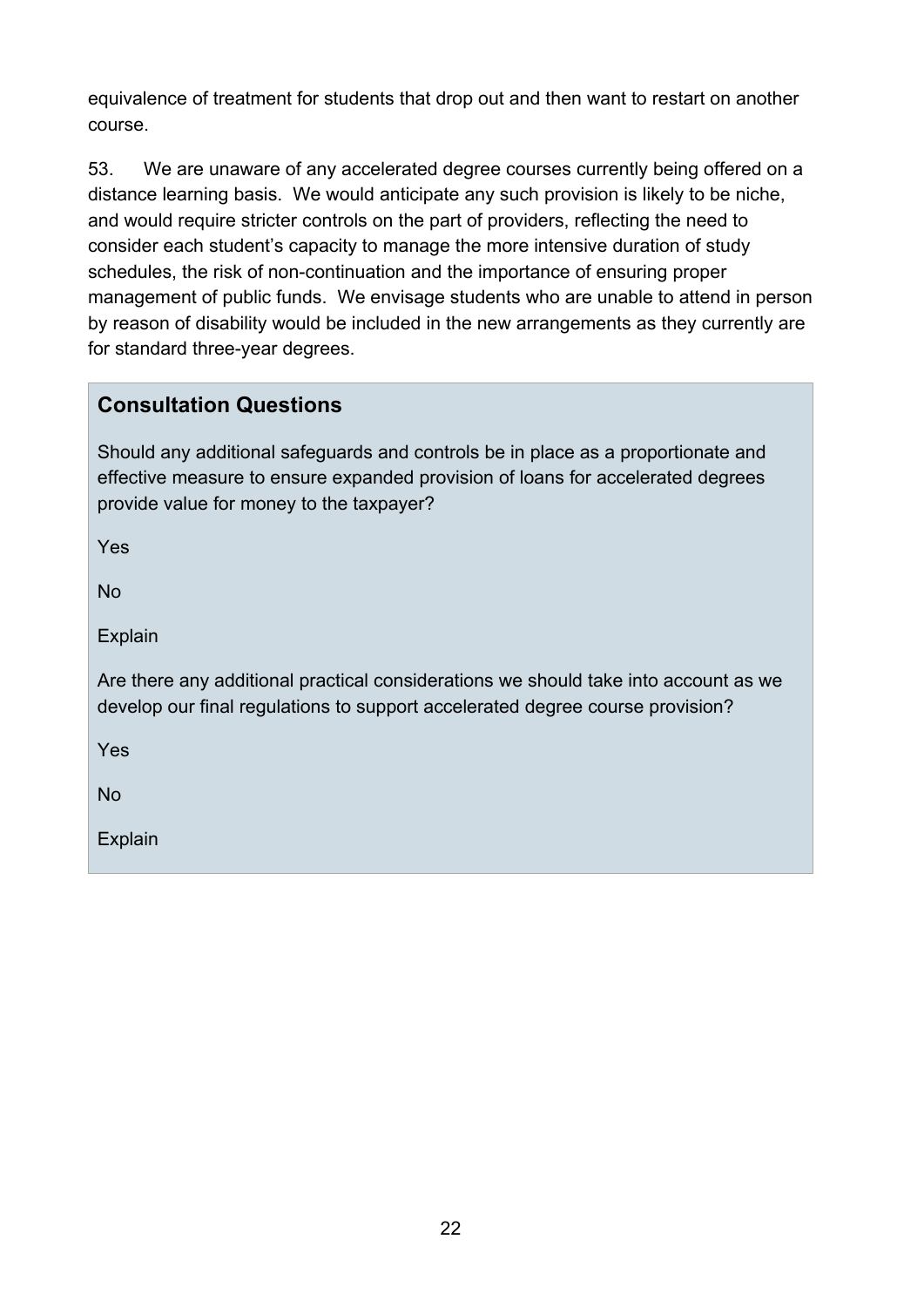## <span id="page-22-0"></span>**Public Sector Equality Duty**

54. The proposed tuition fee policy for accelerated courses does not make any distinction regarding the Public Sector Equality Duty protected characteristics. There is however, evidence that mature students are more likely to enrol on accelerated courses, and we are seeking to secure further evidence on this through consultation.

55. The protected characteristics include: age, gender, gender reassignment, disability, race, marriage and civil partnerships, pregnancy and maternity, sexual orientation, religion and belief. The Government is interested in gathering evidence on the potential affect the policy will have on any of the protected characteristics and would welcome your views.

#### **Consultation Question**

Should the Government be aware of any other issues relating to the way in which the proposed tuition fee policy for accelerated degree courses will affect any of the protected characteristics? If your answer is 'yes', please set out what steps in your view the Government might take to mitigate any negative impact.

Yes

No

Explain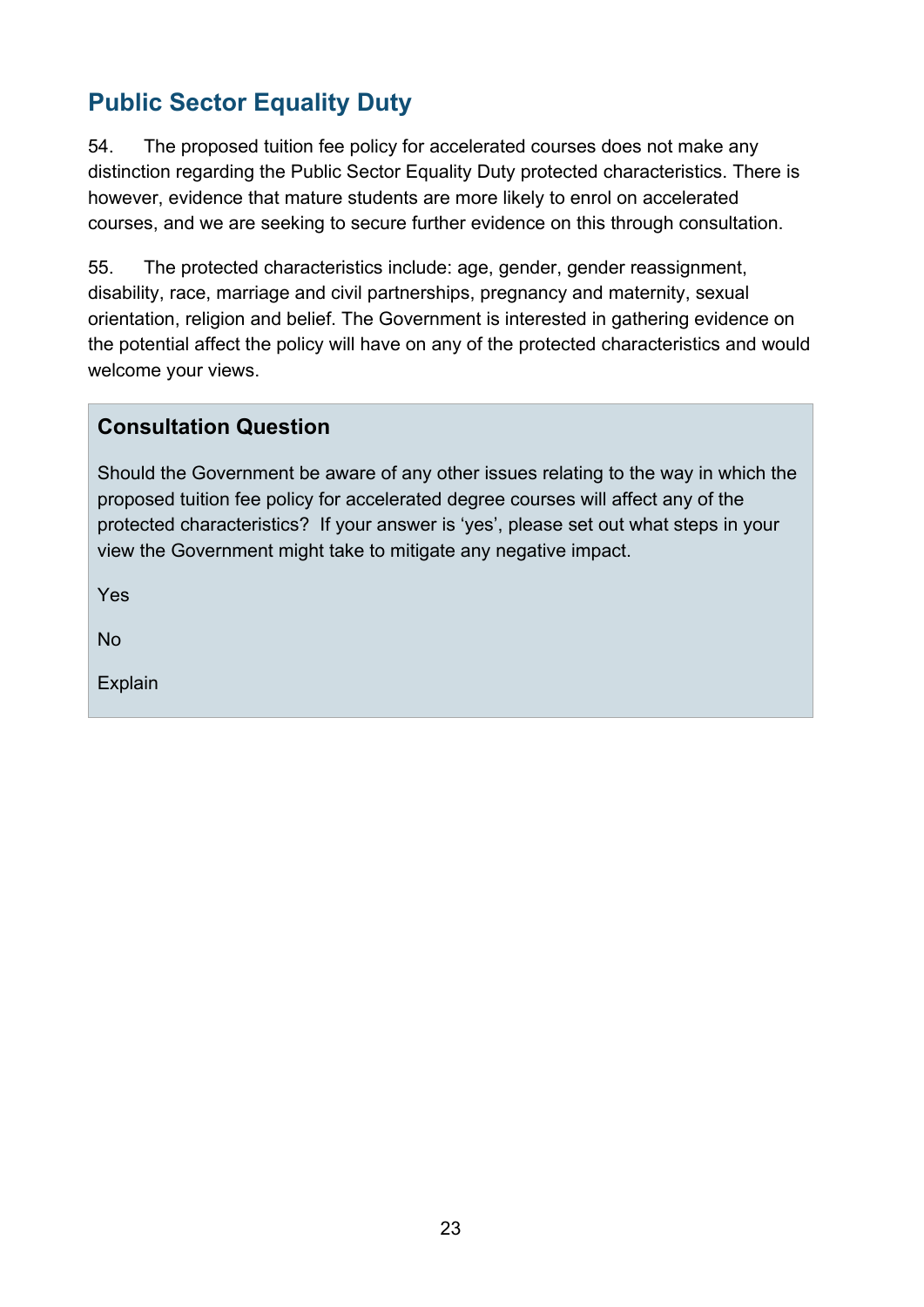# <span id="page-23-0"></span>**Supply, demand and awareness**

56. We want to take the opportunity of this consultation to deepen our understanding of the likely supply and demand for two year accelerated degree courses. To that end, we are keen to have the best possible view of the current state of provision, and we seek the views of providers, students (current and potential) and current and potential employers on the impact of the proposed changes on future supply of and demand for accelerated degrees.

57. We are aware that a large share of the accelerated degrees currently available is offered in the Greater London area. Of the 30 HE providers we've identified that offer accelerated courses, just over 25% are London based<sup>17</sup>. This figure includes Alternative Providers who typically enrol larger cohorts of students on accelerated degrees.

58. A further 25% of HE providers offering accelerated degree courses are located across the Midlands. The numbers of students on accelerated courses here are, however, typically small in comparison to London<sup>18</sup>. Around 20% of provision is across the South East and West of England.

59. The lowest provision of accelerated degree courses is across the North of England. The North West, Yorkshire and Humber and the North East combined have less than 20% of the HE providers offering accelerated degree courses, with no providers currently identified in the North East. Student numbers studying accelerated degrees at these northern institutions are also low (less than 60 students in total).

60. Provider, student and employer interest in accelerated degrees and their potential benefits is significant. Yet the provision, range of subjects and number of students taking accelerated degrees all remain low. This consultation sets out our proposals to address the current barriers to wider provision.

61. Given the far reaching nature of our proposals, the extent and composition of current provision seems to be of limited value in assessing the impact of these changes on future supply, the profile of that supply, and the demand for two year courses. We would therefore welcome views on the courses likely to be offered, the likely volumes, locations and planned roll-out of increased provision, along with any insights into the potential student take up (by subject, location and year); and the impact of increased numbers and qualifications of accelerated degree graduates on the employment market.

<span id="page-23-2"></span><span id="page-23-1"></span><sup>17</sup> The providers are identified from UCAS course information as part of the estimation of student numbers. Information on this methodology is available in Appendix A of the Impact Assessment. Regional splitting of HEIs is taken from https://www.thecompleteuniversityguide.co.uk/league-tables/ <sup>18</sup> With the exception of Staffordshire University which had around 200 students enrolled on accelerated courses in 2015/16.

 $\overline{a}$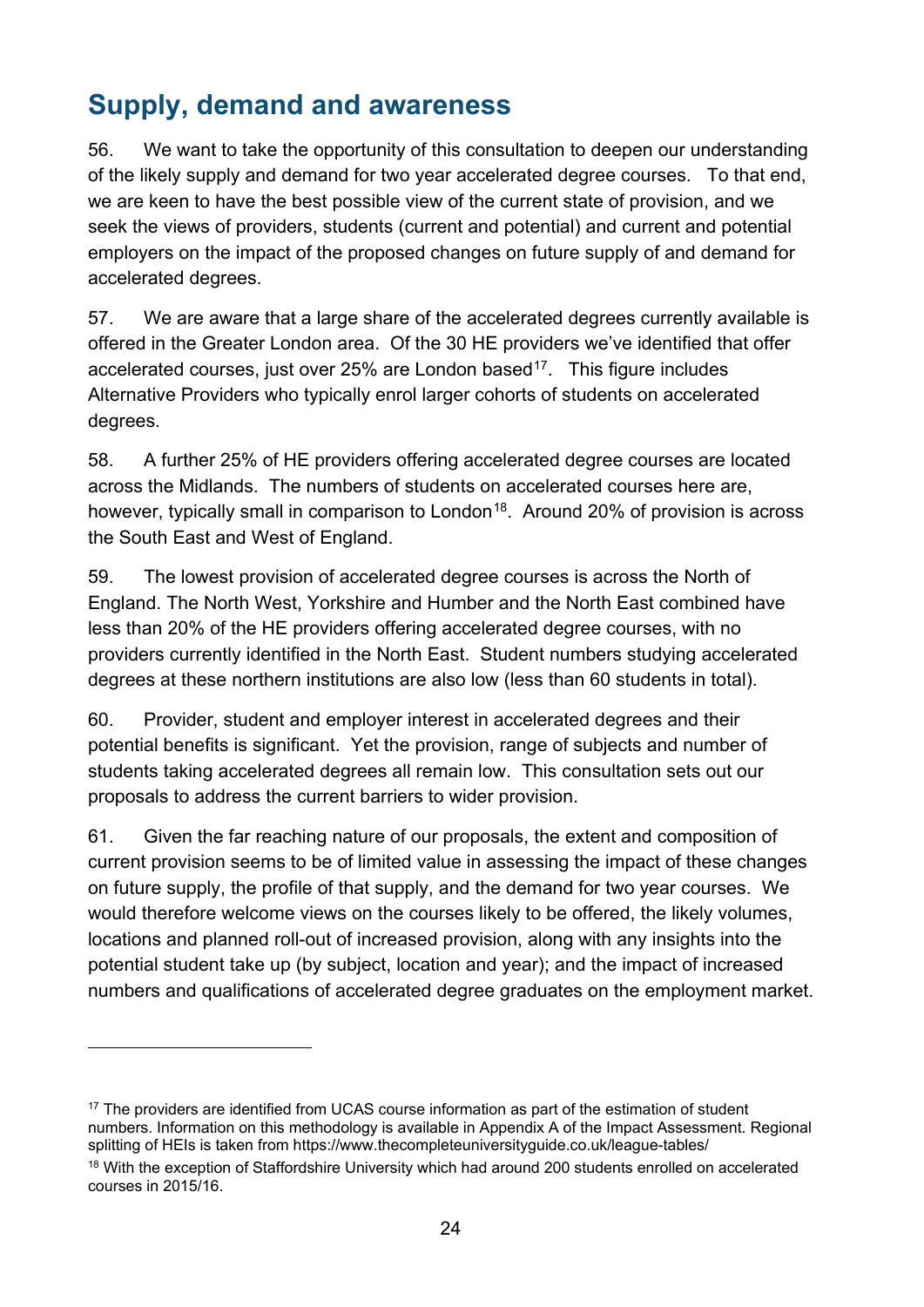#### **Consultation Questions**

Do you currently provide any form of accelerated degree course? If 'yes', please provide details of type of course, study pattern, current enrolment cadre.

- Yes
- No
- Details

Based on the policies set out in this document, are you considering offering new or additional accelerated degrees when tuition cap uplifts are enacted? If your answer is 'yes', please set out what types of course and volume of provision you are considering.

- Yes
- No
- Details

Based on the policies set out in this document, are you considering applying for an accelerated degree when tuition cap uplifts are enacted? If your answer is 'yes', please set out what type of course and provider you are considering.

- Yes
- No
- Details

Have you been, or are you currently an employer of any graduates of accelerated degrees? If your answer is 'yes', please tell us about your employee – subject of degree, job role.

- Yes
- No
- Unsure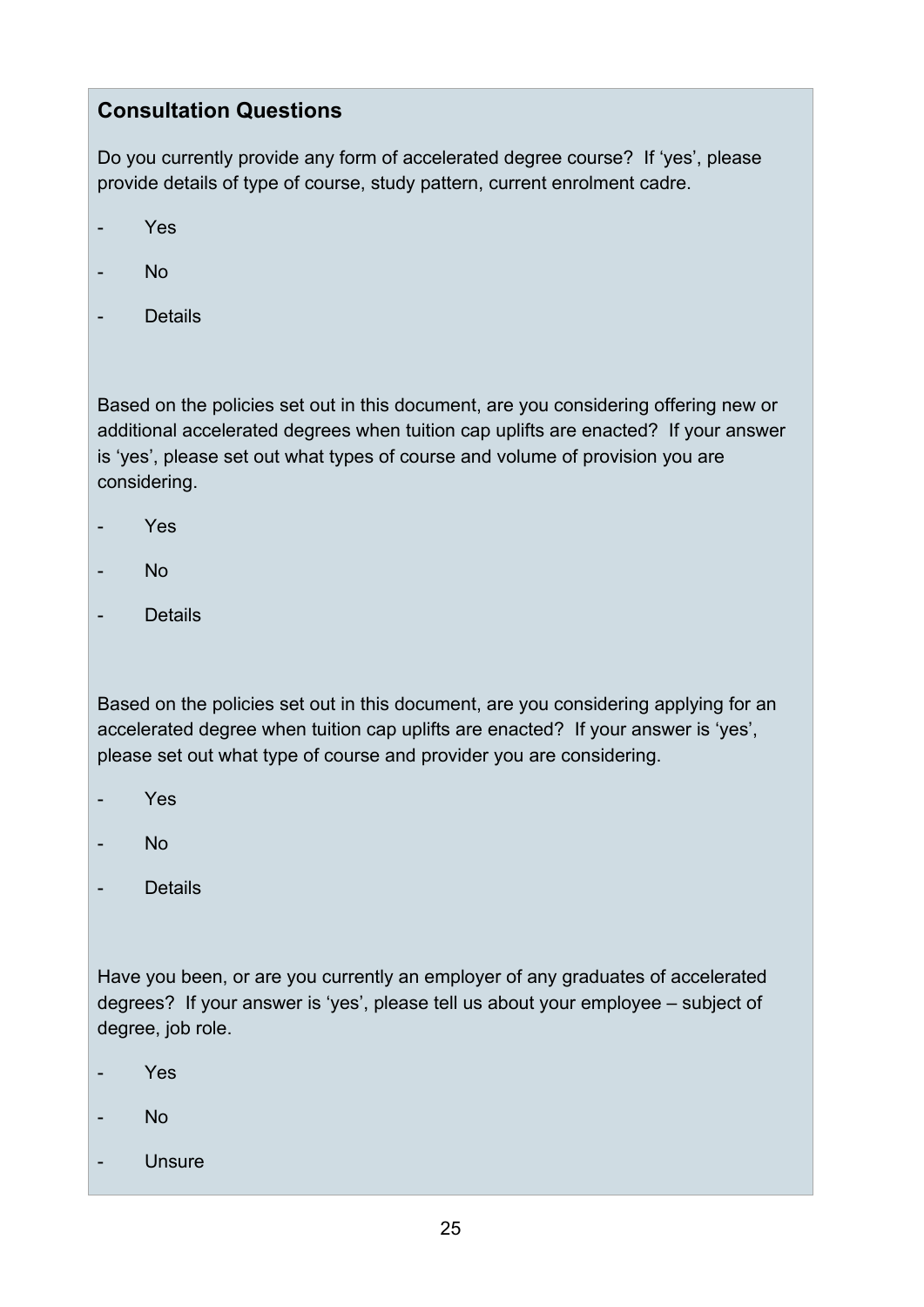#### - Details

Based on the policies set out in this document, do you agree that an accelerated degree has any specific merit in current or future potential employees? If your answer is 'agree', please set out any advantages you consider an accelerated degree-qualified graduate might have as an employee over their standard three-year degree equivalent.

- Agree
- Disagree
- Unsure
- Details